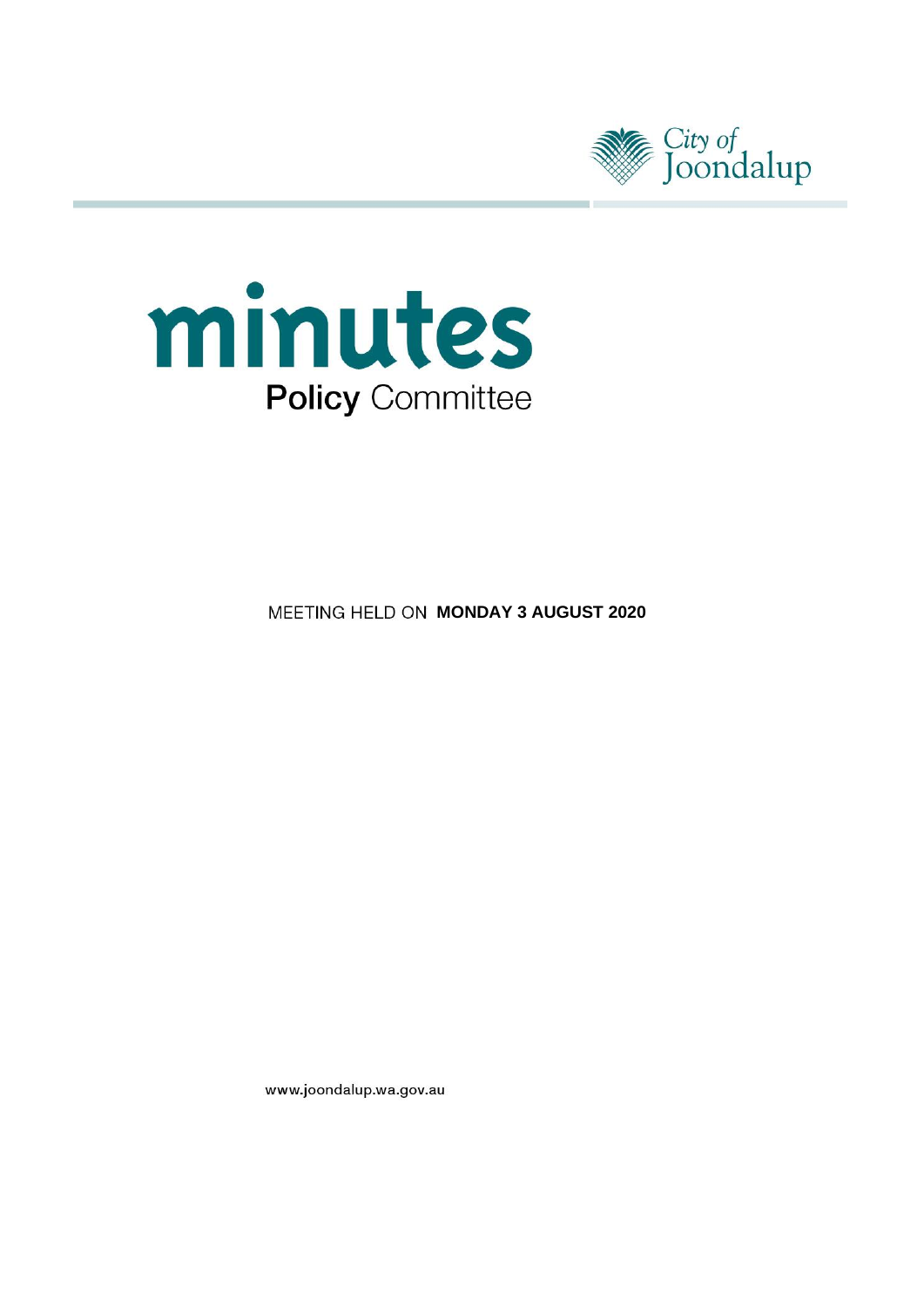# **TABLE OF CONTENTS**

| Item No.       | <b>Title</b>                                                                                            | Page No. |
|----------------|---------------------------------------------------------------------------------------------------------|----------|
|                | <b>Declaration of Opening</b>                                                                           | 3        |
|                | <b>Declarations of Interest</b>                                                                         | 4        |
|                | Apologies / Leave of absence                                                                            | 4        |
|                | <b>Confirmation of Minutes</b>                                                                          | 4        |
|                | Announcements by the Presiding Member without discussion                                                | 5        |
|                | Identification of matters for which the meeting may be closed<br>to the public                          | 5        |
|                | <b>Petitions and Deputations</b>                                                                        | 5        |
|                | <b>Reports</b>                                                                                          | 6        |
| $\mathbf 1$    | Notification of Public Works Policy                                                                     | 6        |
| $\overline{2}$ | Review of Local Planning Policies                                                                       | 9        |
| 3              | Draft Revised Alfresco Activities Local Planning Policy -<br><b>Consideration Following Advertising</b> | 14       |
| 4              | Draft Container Deposit Scheme Infrastructure Local Planning<br>Policy                                  | 20       |
| 5              | Review of the Visual Arts Commissioning Program Following its<br><b>First Full Cycle</b>                | 26       |
|                | <b>Urgent Business</b>                                                                                  | 38       |
|                | Motions of which previous notice has been given                                                         | 38       |
|                | <b>Requests for Reports for future consideration</b>                                                    | 38       |
|                | <b>Closure</b>                                                                                          | 38       |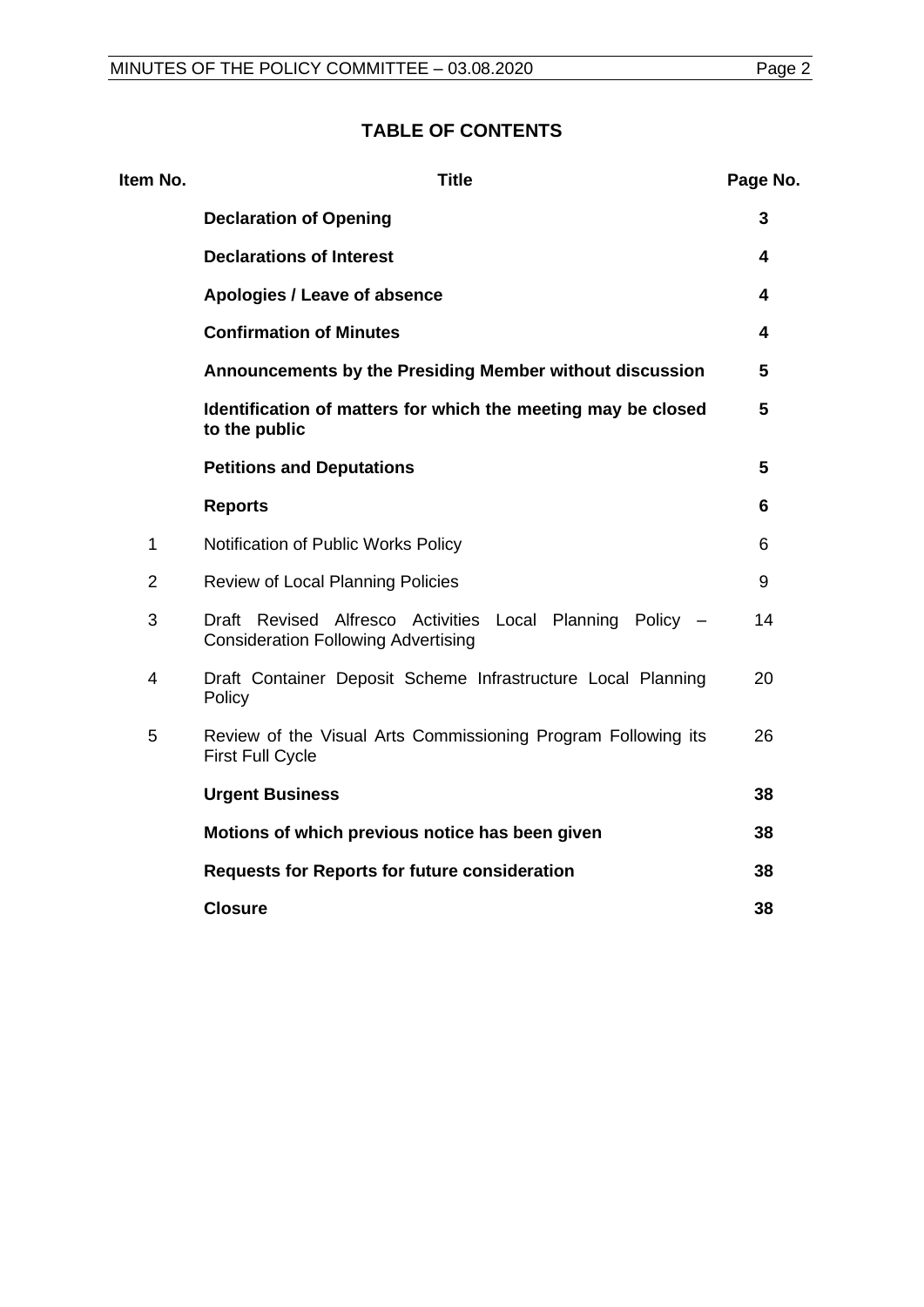# **CITY OF JOONDALUP**

## **MINUTES OF THE POLICY COMMITTEE MEETING HELD IN THE COUNCIL CHAMBER, JOONDALUP CIVIC CENTRE, BOAS AVENUE, JOONDALUP ON 3 AUGUST 2020.**

## **ATTENDANCE**

#### **Committee Members**

| Cr Christine Hamilton-Prime, JP | <b>Presiding Member</b>        |             |
|---------------------------------|--------------------------------|-------------|
| Mayor Hon. Albert Jacob, JP     |                                |             |
| Cr Kerry Hollywood              | <b>Deputy Presiding Member</b> |             |
| Cr Christopher May              |                                | from 5.55pm |
| Cr Philippa Taylor              | Deputising for Cr Jones        |             |
| Cr Russ Fishwick, JP            |                                |             |
| Cr John Chester                 |                                |             |
|                                 |                                |             |

## **Officers**

| Mr Jamie Parry            | Director Governance and Strategy            |
|---------------------------|---------------------------------------------|
| Ms Dale Page              | Director Planning and Community Development |
| Mr Nico Claassen          | <b>Director Infrastructure Services</b>     |
| Mr Mat Humfrey            | <b>Director Corporate Services</b>          |
| Mr Chris Leigh            | <b>Manager Planning Services</b>            |
| Mr Brad Sillence          | <b>Manager Governance</b>                   |
|                           |                                             |
| <b>Mrs Jennifer Nebel</b> | <b>Coordinator Cultural Services</b>        |
| Mrs Deborah Gouges        | Governance Officer                          |

## <span id="page-2-0"></span>**DECLARATION OF OPENING**

<span id="page-2-1"></span>The Presiding Member declared the meeting open at 5.48pm.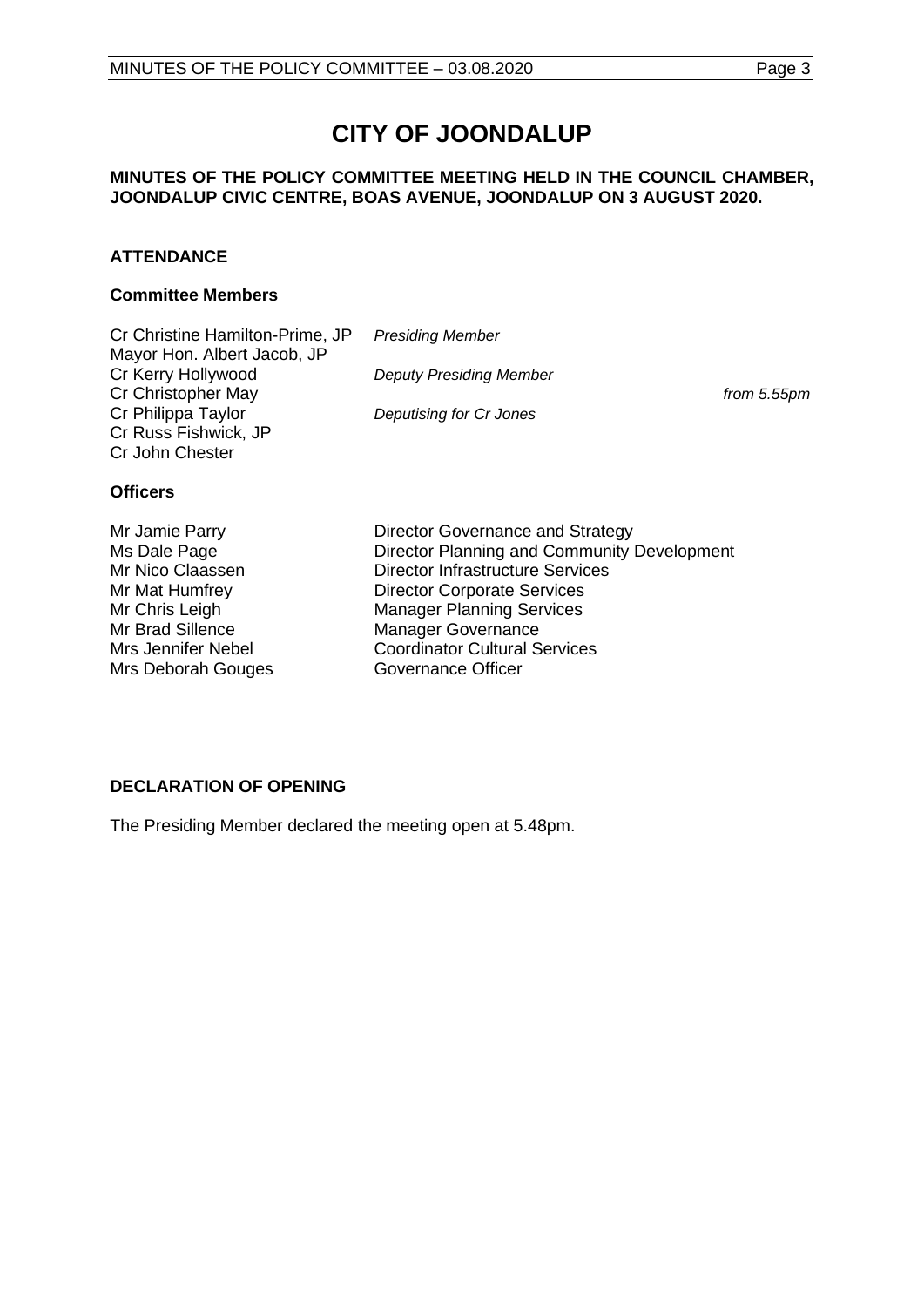## **DECLARATIONS OF INTEREST**

## **Disclosures of Financial / Proximity Interest**

Nil.

## **Disclosures of interest affecting impartiality**

Elected Members (in accordance with Regulation 11 of the *Local Government [Rules of Conduct] Regulations 2007)* and employees (in accordance with the Code of Conduct) are required to declare any interest that may affect their impartiality in considering a matter. This declaration does not restrict any right to participate in or be present during the decision-making process. The Elected Member/employee is also encouraged to disclose the nature of the interest.

| <b>Name/Position</b>      | Cr Christine Hamilton-Prime, JP.                                      |
|---------------------------|-----------------------------------------------------------------------|
| <b>Item No./Subject</b>   | Item 4 - Draft Container Deposit Scheme Infrastructure Local Planning |
|                           | Policy.                                                               |
| <b>Nature of interest</b> | Interest that may affect impartiality.                                |
| <b>Extent of Interest</b> | Joel Alexander of 'Ucanrecycle' contacted Cr Hamilton-Prime, JP via   |
|                           | a phone call and email on the matter at Sorrento Bowling Club.        |

## <span id="page-3-0"></span>**APOLOGIES / LEAVE OF ABSENCE**

## **Apology:**

Cr Nige Jones.

## **Leave of Absence previously approved**

<span id="page-3-1"></span>

Cr John Logan 23 to 30 August 2020 inclusive;<br>
Cr Russell Poliwka 2 to 12 September 2020 inclusive 2 to 12 September 2020 inclusive.

## **CONFIRMATION OF MINUTES**

#### MINUTES OF THE POLICY COMMITTEE HELD ON 11 MAY 2020

**MOVED Cr Fishwick, SECONDED Cr Chester that the minutes of the meeting of the Policy Committee held on 11 May 2020 be confirmed as a true and correct record.**

#### **The Motion was Put and CARRIED (6/0)**

<span id="page-3-2"></span>**In favour of the Motion:** Cr Hamilton-Prime, Mayor Jacob, Crs Chester, Fishwick, Hollywood and Taylor.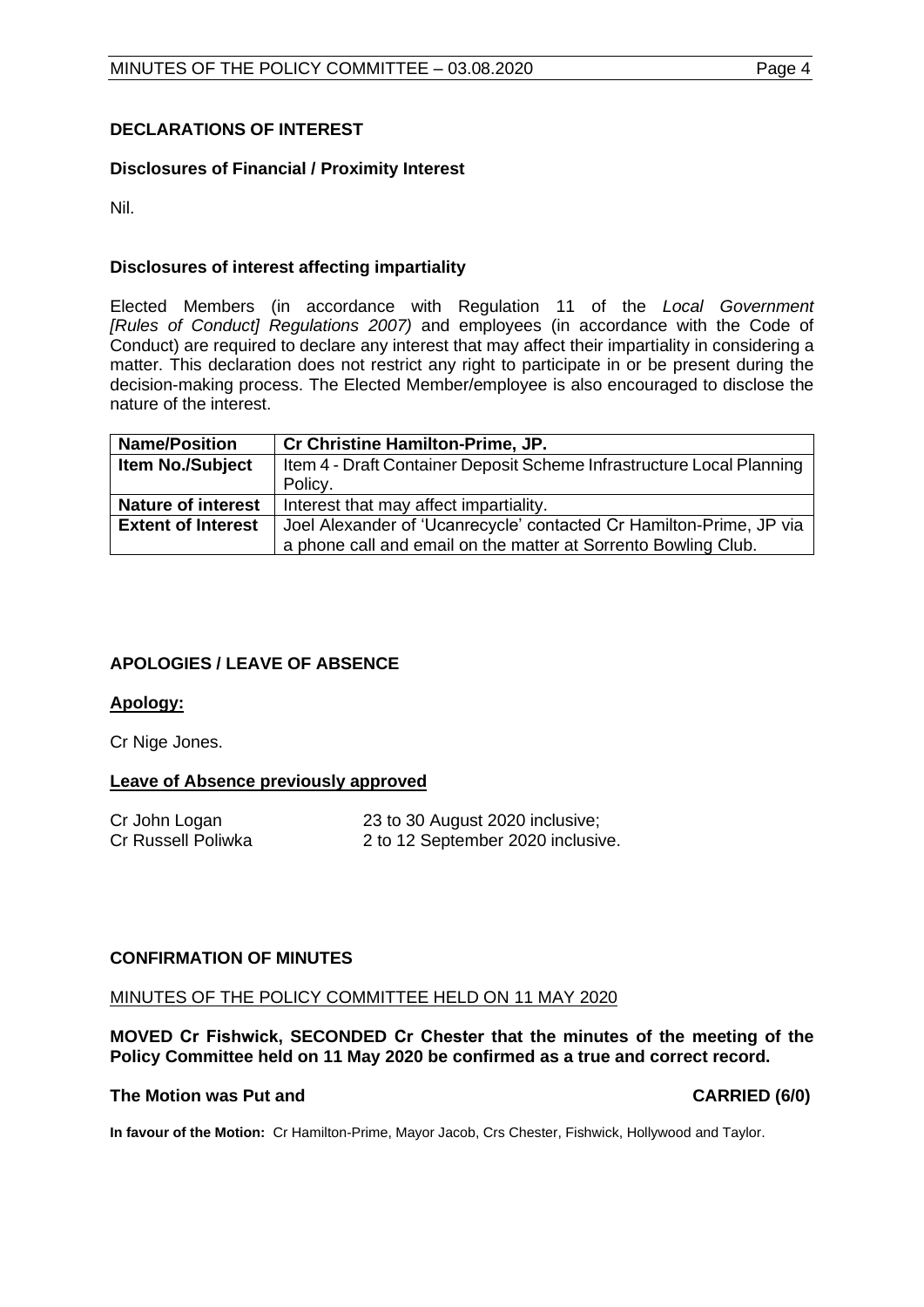## **ANNOUNCEMENTS BY THE PRESIDING MEMBER WITHOUT DISCUSSION**

Nil.

## <span id="page-4-0"></span>**IDENTIFICATION OF MATTERS FOR WHICH THE MEETING MAY BE CLOSED TO THE PUBLIC**

In accordance with Clause 5.2 of the City's *Meeting Procedures Local Law 2013*, this meeting was not open to the public.

## <span id="page-4-1"></span>**PETITIONS AND DEPUTATIONS**

Nil.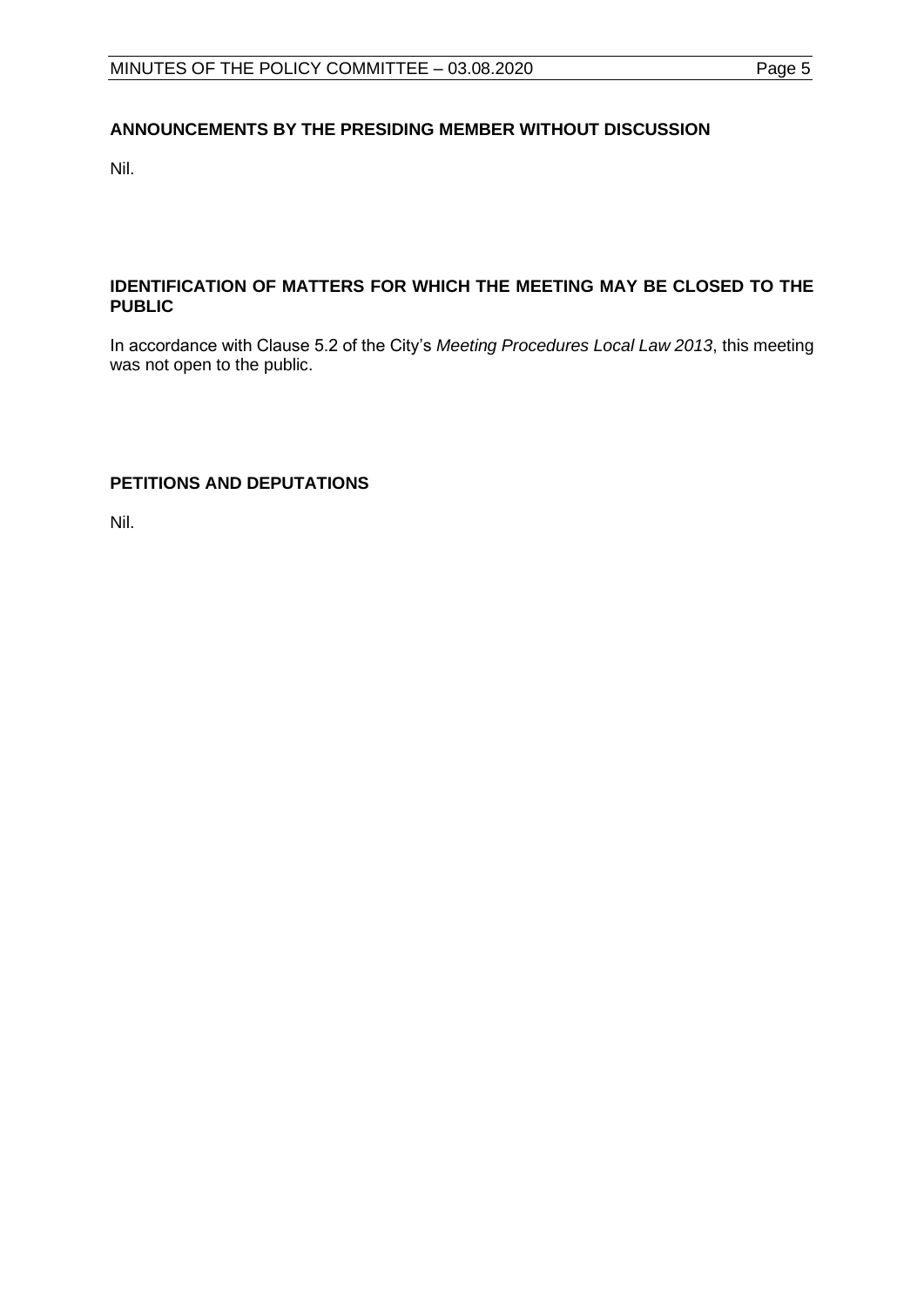## <span id="page-5-0"></span>**REPORTS**

# <span id="page-5-1"></span>**ITEM 1 NOTIFICATION OF PUBLIC WORKS POLICY WARD** All **RESPONSIBLE** Mr Nico Claassen **DIRECTOR Infrastructure Services FILE NUMBER** 108874, 108222, 101515 **ATTACHMENT / S** Attachment 1 Draft *Notification of Public Works Policy* Attachment 2 *Notification of Public Works Protocol* **AUTHORITY / DISCRETION** Legislative - includes the adoption of local laws, planning schemes and policies.

## **PURPOSE**

For Council to adopt the draft *Notification of Public Works Policy*.

## **EXECUTIVE SUMMARY**

A draft *Notification of Public Works Policy* (Attachment 1 refers) has been developed to provide clarity and certainty to the community around the circumstances whereby they will be notified about upcoming public works. The draft policy was developed to complement the City's existing *Community Consultation Policy*. Where the *Community Consultation Policy* states the City's commitment to seeking feedback from identified stakeholders whenever it is required to do so under legislation, or whenever it is considered valuable to inform decision-making, the draft *Notification of Public Works Policy* states the City's commitment to notifying identified stakeholders about upcoming public works whenever it is required to do so under legislation, or whenever the City determines the public works could impact or inconvenience the community to a significant degree.

*It is therefore recommended that Council:*

- *1 ADOPTS the Notification of Public Works Policy provided as Attachment 1 to this Report;*
- *2 NOTES the Notification of Public Works Protocol provided as Attachment 2 to this Report.*

## **BACKGROUND**

The *Community Consultation Policy*, recently amended by Council at its meeting held on 20 August 2019 (CJ111-08/19 refers), specifies the City's commitment to seeking feedback from identified stakeholders whenever it is required to do so under legislation, or whenever it is considered valuable to inform decision-making.

For a number of public works, particularly those which form the approved Capital Works Program, community consultation is not required as the works have already been approved to commence. In such cases, where upcoming public works are likely to impact or inconvenience community members to a significant degree, the City instead notifies identified stakeholders that works are about to take place.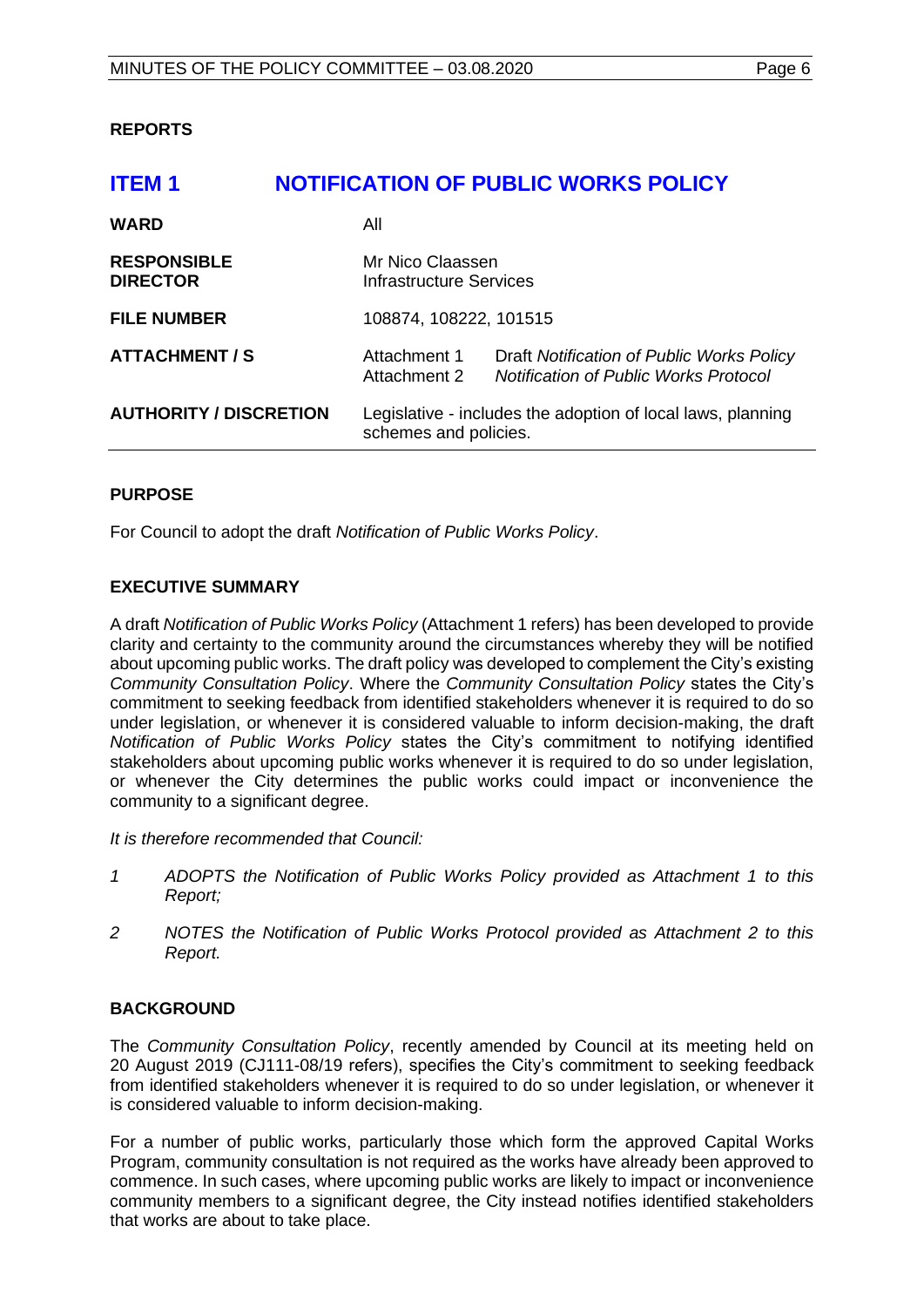On some occasions, there has been uncertainty in the community as to the circumstances whereby the City formally notifies identified stakeholders. The draft *Notification of Public Works Policy*, provided as Attachment 1, states the City's commitment to notifying identified stakeholders about upcoming public works whenever it is required to do so under legislation, or whenever the City determines the public works could impact the community to a significant degree. The internal *Notification of Public Works Protocol*, provided for reference as Attachment 2, details the operational procedure for notifications.

## **DETAILS**

A draft *Notification of Public Works Policy* (Attachment 1 refers) has been prepared to complement the *Community Consultation Policy*. The draft *Notification of Public Works Policy* states the City's commitment to formally notifying identified stakeholders whenever it is required to do so under legislation, or whenever the City determines the public works could impact or inconvenience the community to a significant degree. It is anticipated that this policy will provide greater clarity that, while the City will not necessarily seek community feedback on certain public works (particularly those which form the approved Capital Works Program), the City will still notify the community about those works.

The City's *Notification of Public Works Protocol* (Attachment 2 refers), has also been provided for reference. This internal document provides guidance to the City's workforce as to where and how identified stakeholders are to be formally notified of upcoming public works. The protocol includes the procedure for notifying stakeholders, including the drafting of communication material, approvals process and branding.

## **Issues and options considered**

Council can either:

- adopt the draft *Notification of Public Works Policy* as presented
- suggest further modifications to the draft *Notification of Public Works Policy* or
- not adopt the draft *Notification of Public Works Policy*.

## **Legislation / Strategic Community Plan / Policy implications**

**Legislation** Not applicable.

## **Strategic Community Plan**

| <b>Key theme</b>            | <b>Financial Sustainability.</b>                                     |
|-----------------------------|----------------------------------------------------------------------|
| Objective                   | To conduct business in a financially sustainable manner.             |
| <b>Strategic initiative</b> | Manage liabilities and assets through a planned, long-term approach. |
| Policy                      | <b>Community Consultation Policy.</b>                                |
|                             |                                                                      |

## **Risk management considerations**

The *Notification of Public Works Policy* has been developed to complement the City's *Community Consultation Policy* and to state the City's commitment to formally notifying identified stakeholders of upcoming public works (as opposed to seeking feedback to inform decision-making). If this policy is not endorsed, there is a risk that members of the community may feel that the City does not communicate information about public works which may affect them.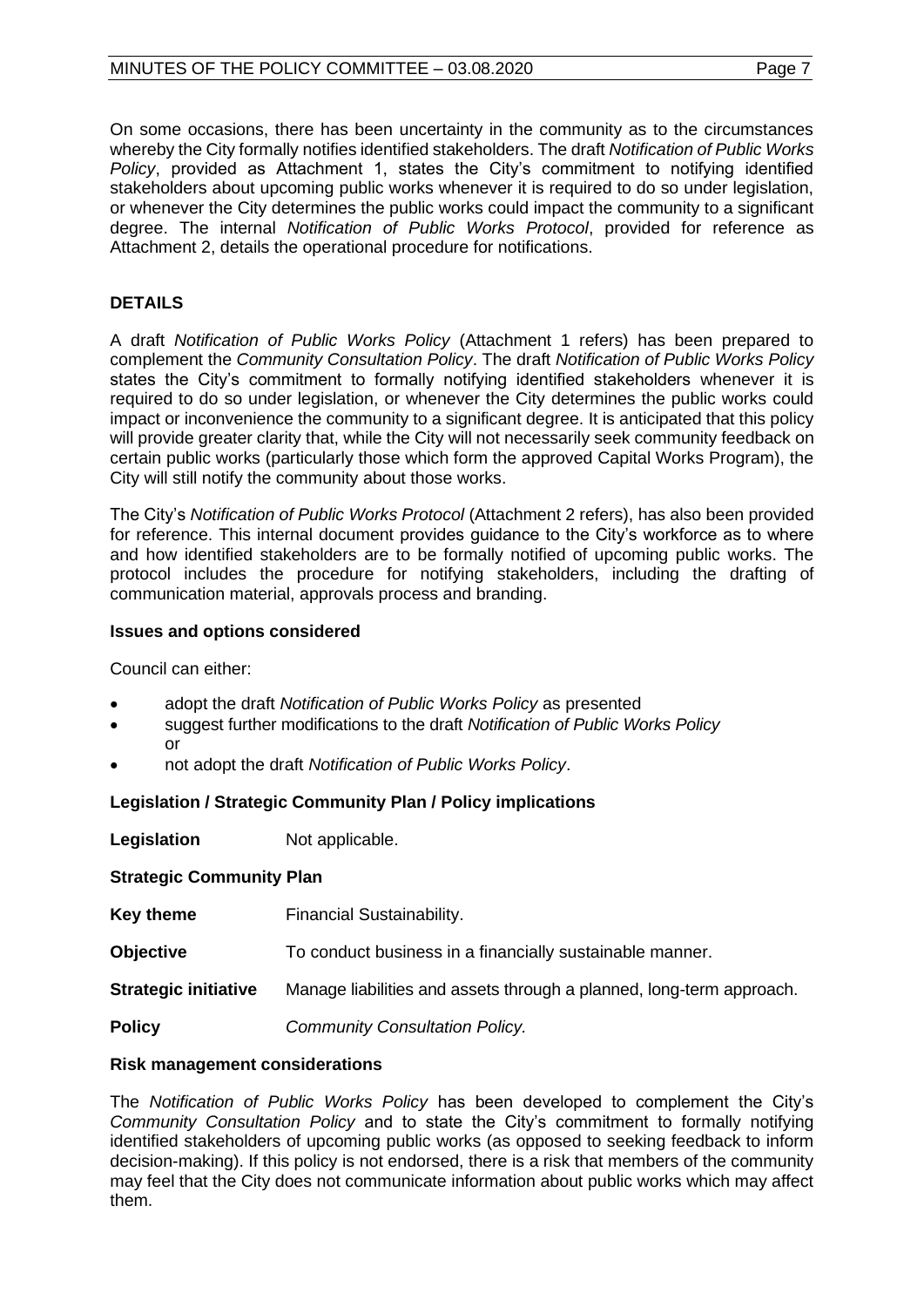## **Financial / budget implications**

Financial implications associated with notification of public works are considered during the annual budget planning process.

### **Regional significance**

Not applicable.

### **Sustainability implications**

Not applicable.

## **Consultation**

Not applicable.

## **COMMENT**

In recent years, community expectations around local government information provision have shifted significantly. Members of the community have an increased interest in infrastructure management and an increased desire to be abreast of public works taking place in their local area. It is therefore important that the City demonstrates its commitment to notifying the community about upcoming public works which may affect them. The draft *Notification of Public Works Policy* (Attachment 1 refers) has been developed to provide clarity and certainty to the community around when they will be notified about upcoming public works. The internal *Notification of Public Works Protocol* (Attachment 2 refers) provides clear direction to the City's workforce on the process and minimum requirements of notifications.

## **VOTING REQUIREMENTS**

Simple Majority.

**MOVED Cr Fishwick, SECONDED Mayor Jacob that Council:**

- **1 ADOPTS the draft** *Notification of Public Works Policy* **provided as Attachment 1 to this Report;**
- **2 NOTES the** *Notification of Public Works Protocol* **provided as Attachment 2 to this Report.**

#### **The Motion was Put and CARRIED (6/0)**

**In favour of the Motion:** Cr Hamilton-Prime, Mayor Jacob, Crs Chester, Fishwick, Hollywood and Taylor.

#### *Appendix 1 refers*

*To access this attachment on electronic document, click her[e: Attach1agnPOLICY200803.pdf](http://www.joondalup.wa.gov.au/files/committees/POLI/2020/Attach1agnPOLICY200803.pdf)*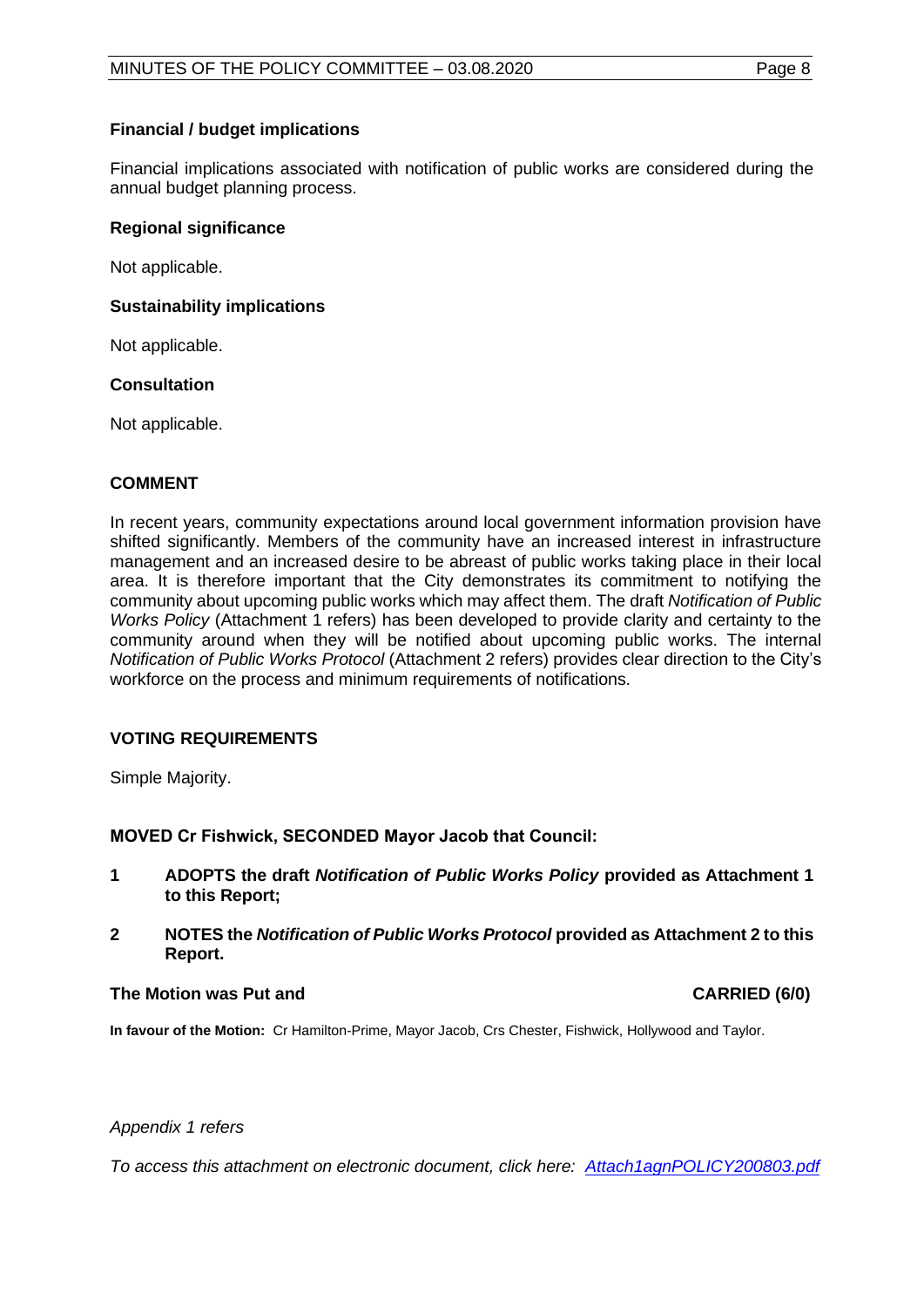# <span id="page-8-0"></span>**ITEM 2 REVIEW OF LOCAL PLANNING POLICIES**

| <b>WARD</b>                           | All                                                 |                                                                                                                                                                                                                                   |
|---------------------------------------|-----------------------------------------------------|-----------------------------------------------------------------------------------------------------------------------------------------------------------------------------------------------------------------------------------|
| <b>RESPONSIBLE</b><br><b>DIRECTOR</b> | Ms Dale Page                                        | <b>Planning and Community Development</b>                                                                                                                                                                                         |
| <b>FILE NUMBER</b>                    | 57155, 05787, 101515                                |                                                                                                                                                                                                                                   |
| <b>ATTACHMENT / S</b>                 | Attachment 1<br><b>Attachment 2</b><br>Attachment 3 | Closure of Pedestrian Accessways Local<br>Planning Policy - tracked changes<br>Closure of Pedestrian Accessways Local<br>Planning Policy - clean<br>Joondalup City Centre Car Parking for<br><b>Commercial Development Policy</b> |
| <b>AUTHORITY / DISCRETION</b>         | schemes and policies.                               | Legislative - includes the adoption of local laws, planning                                                                                                                                                                       |

## **PURPOSE**

For Council to consider proposed amendments to the *Closure of Pedestrian Accessways Policy* and the proposed revocation of the *Joondalup City Centre Car Parking for Commercial Development Policy.*

## **EXECUTIVE SUMMARY**

The *Planning and Development (Local Planning Schemes) Regulations 2015* (LPS Regulations) allow local government to prepare, amend and revoke local planning policies relating to planning and development within the scheme area.

The City is currently undertaking a review of its existing local planning policies to identify which policies require minor updates, which policies require a more significant review and which policies can be revoked as they are no longer relevant.

The *Closure of Pedestrian Accessways Policy* was last updated in 2012. Since that time, the LPS Regulations have come into effect and the City of Joondalup *Local Planning Scheme No. 3* (LPS3) has been adopted. The policy is proposed to be updated to refer to LPS3 and the LPS Regulations, align with the City's current policy template along with minor formatting and terminology updates. No significant changes to policy objectives or standards are proposed.

The *Joondalup City Centre Car Parking for Commercial Development Policy* is proposed to be revoked as the parking standards for commercial development are now specified in the *Joondalup Activity Centre Plan,* which was adopted in 2018, and therefore, the policy is no longer applicable.

It is therefore recommended that Council proceeds with the proposed amendment and revocation of the relevant policies.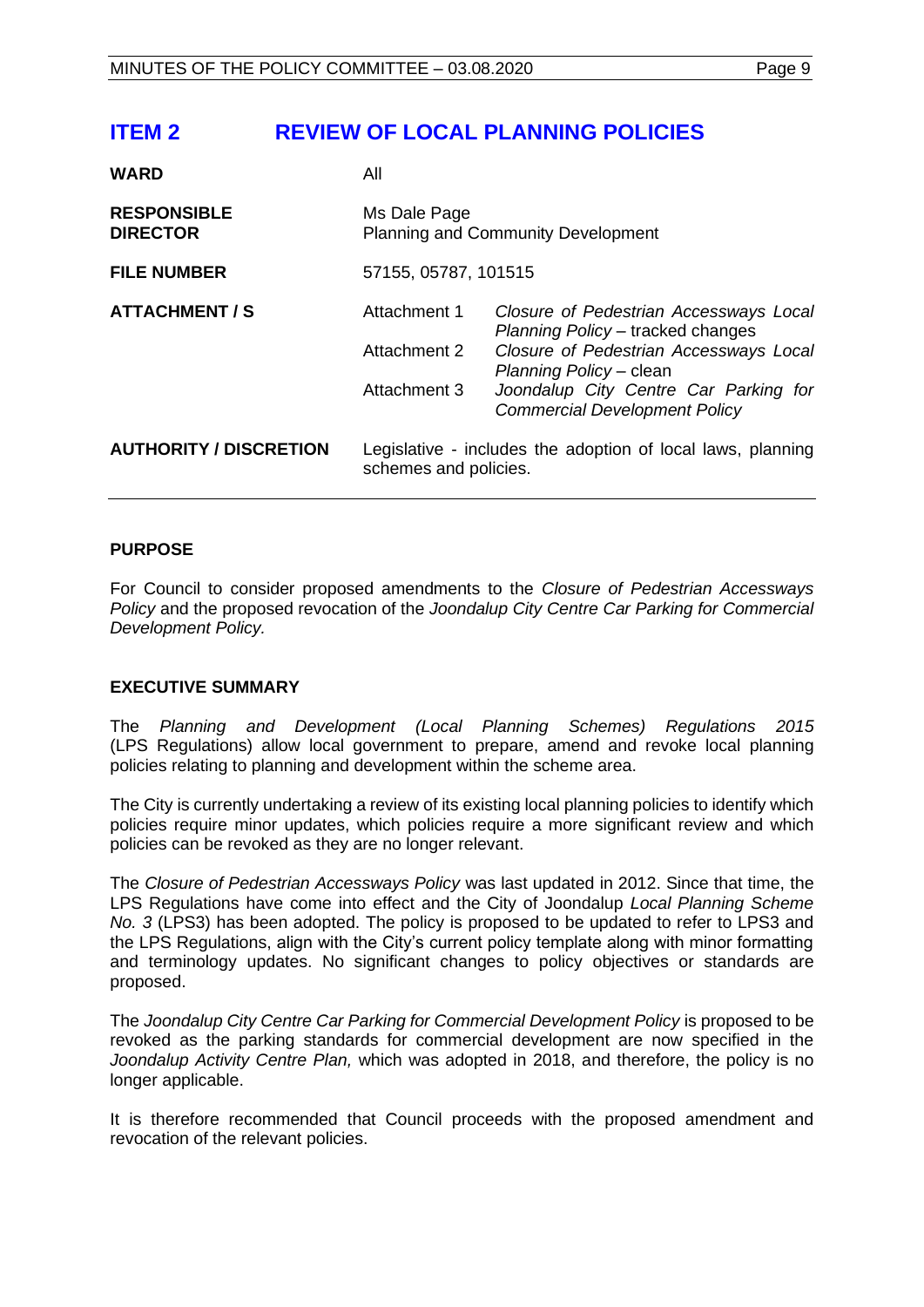## **BACKGROUND**

The LPS Regulations, which came into effect in October 2015, govern the way local planning schemes, local planning policies, structure plans and activity centre plans are prepared and amended. They are comprised of the model provisions and deemed provisions. The model provisions provide a template for local planning schemes. The deemed provisions provide a range of standardised processes and provisions that apply automatically to all local planning schemes.

Local planning policies are prepared in accordance with Schedule 2, Part 2 of the deemed provisions of the LPS Regulations. These provisions allow the local government to prepare local planning policies relating to planning and development within the Scheme area.

## Closure of Pedestrian Accessways Policy

The *Closure of Pedestrian Accessways Policy* was adopted by Council at its meeting held on 20 November 2012 (CJ256-11/12 refers) and replaced the previously titled "Pedestrian Accessways Policy". It provides guidance on the process and assessment for requests to close pedestrian accessways within the City of Joondalup.

#### Joondalup City Centre Car Parking for Commercial Development Policy

The *Joondalup City Centre Car Parking for Commercial Development Policy* was adopted by Council at its meeting held on 16 December 2008 (C89-12/08 refers). The policy sets the parking standard for commercial development within the Joondalup City Centre.

It specifies that parking should be provided at a rate of one bay per 30 square metres net lettable area (NLA), of which only 50% had to be provided on site. The remaining requirement could be provided off site or as a cash in lieu contribution. The policy was developed in association with the draft *Joondalup City Centre Structure Plan* to assist in encouraging commercial development in the CBD.

## Joondalup Activity Centre Plan

The *Joondalup Activity Centre Plan* (JACP) came into effect on 23 October 2018 upon gazettal of the City's current planning scheme, LPS3. The JACP provides a guiding framework for development within the Joondalup Activity Centre including land use, built form provisions, residential density and parking standards.

## **DETAILS**

## *Closure of Pedestrian Accessways Local Planning Policy*

The policy is considered to be operating well and is still relevant, however, since the current *Closure of Pedestrian Accessways Policy* was adopted in 2012 a number of changes have occurred.

These include updates to the City's policy template, introduction of the LPS Regulations and gazettal of the City's current planning scheme, LPS3. These changes make the current *Closure of Pedestrian Accessways Policy* outdated in terms of its format and references to planning legislation.

Proposed amendments relate only to minor formatting and terminology updates to align with the current policy template and refer to LPS3 and the LPS Regulations (Attachments 1 and 2 refer).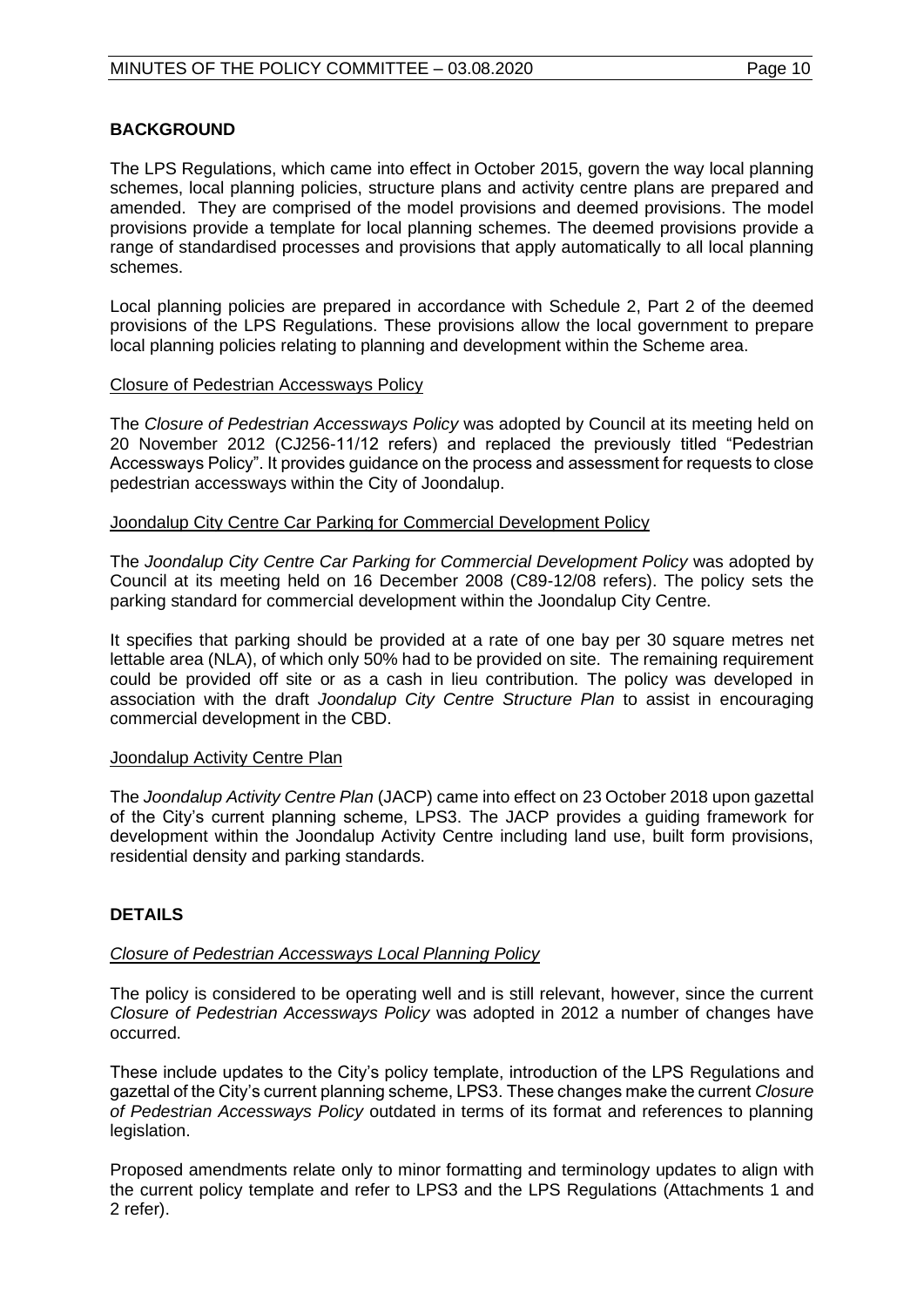## *Joondalup City Centre Car Parking for Commercial Development Policy*

The *Joondalup City Centre Car Parking for Commercial Development Policy* (Attachment 3 refers) is proposed to be revoked as it has been superseded by the JACP.

The *Joondalup City Centre Car Parking for Commercial Development Policy* includes parking rates for development within the city centre and was developed in association with the draft *Joondalup City Centre Structure Plan*.

The JACP is now the current guiding framework for development within the city centre, replacing the draft *Joondalup City Centre Structure Plan*. The JACP also includes updated parking rates for development in the city centre.

For these reasons the *Joondalup City Centre Car Parking for Commercial Development Policy* is redundant and is recommended to be revoked.

#### **Issues and options considered**

#### *Closure of Pedestrian Accessways Policy*

Council has the option to:

- proceed with the amendment to the *Closure of Pedestrian Accessways Policy*, with or without modifications and without advertising
- advertise the amendment to the *Closure of Pedestrian Accessways Policy*, with or without modifications or
- not proceed with the amendments to the policy.

## *Joondalup City Centre Car Parking for Commercial Development Policy*

Council has the option to:

- support the revocation of the *Joondalup City Centre Car Parking for Commercial Development Policy* or
- not support the revocation of the *Joondalup City Centre Car Parking for Commercial Development Policy*.

## **Legislation / Strategic Community Plan / Policy implications**

| Legislation | Planning and Development (Local Planning Scheme) Regulations 2015 |
|-------------|-------------------------------------------------------------------|
|             | Local Planning Scheme No. 3.                                      |

## **Strategic Community Plan**

- **Key theme Quality Urban Environment.**
- **Objective** Quality built outcomes.
- **Strategic initiative** Buildings and landscaping is suitable for the immediate environment and reflect community values.
- **Objective** City Centre development.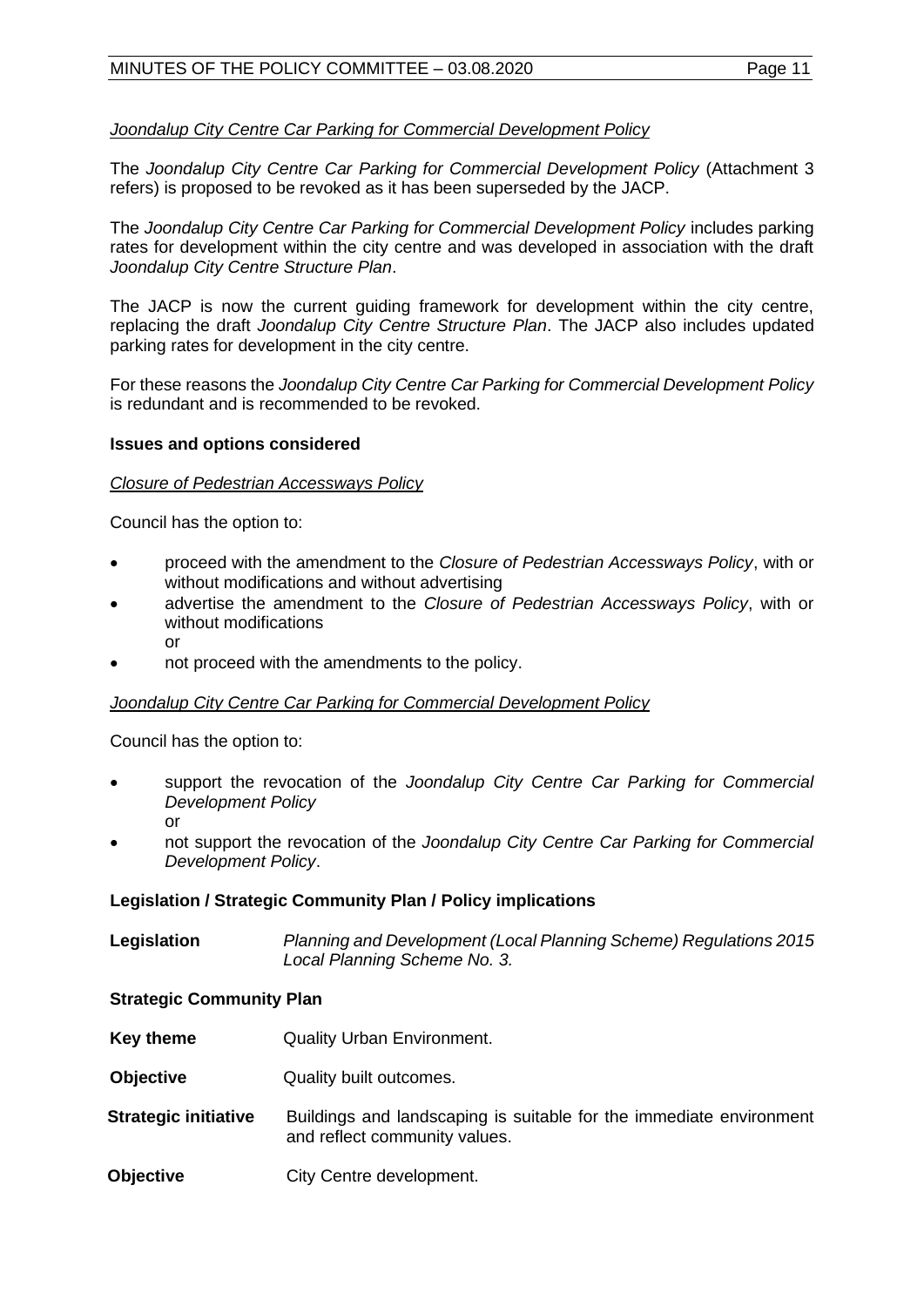| <b>Strategic initiative</b> | Pursue the development of commercial office buildings within the<br>Joondalup City Centre.                                         |
|-----------------------------|------------------------------------------------------------------------------------------------------------------------------------|
| <b>Policy</b>               | Closure of Pedestrian Accessways Local Planning Policy.<br>Joondalup City Centre Car Parking for Commercial Development<br>Policy. |

#### *Planning and Development (Local Planning Schemes) Regulations 2015*

Schedule 2 of the deemed provisions of the LPS Regulations enable local government to prepare, adopt, amend and revoke local planning policies and sets out the procedure for this.

#### **Risk management considerations**

Not applicable.

## **Financial / budget implications**

Costs associated with advertising the revised policy and the revocation in the local newspaper will be approximately \$400.

#### **Regional significance**

Not applicable.

#### **Sustainability implications**

The *Closure of Pedestrian Accessways Policy* ensures that appropriate consideration is given to the role of a pedestrian accessways in the context of the pedestrian environment and access to key community facilities.

## **Consultation**

#### *Closure of Pedestrian Accessways Policy*

The City's *Planning Consultation Local Planning Policy* sets out the advertising requirements for planning proposals, including local planning policies.

In relation to local planning policies the *Planning Consultation Local Planning Policy* states that Council may decide not to advertise an amendment to a local planning policy if the amendment is of a minor nature. The *Planning Consultation Local Planning Policy* considers a 'minor amendment' to include the correction of typographical and formatting errors, updates to legislation references and similar.

The modifications to the *Closure of Pedestrian Accessways Policy* are considered to be of a minor nature and it is therefore recommended that the amendments are not advertised, in accordance with the City's *Planning Consultation Local Planning Policy*.

#### *Joondalup City Centre Car Parking for Commercial Development Policy*

In accordance with clause 6 (b) of the deemed provisions of the LPS Regulations, the City is required to publish a notice of revocation of the policy in the local community newspaper.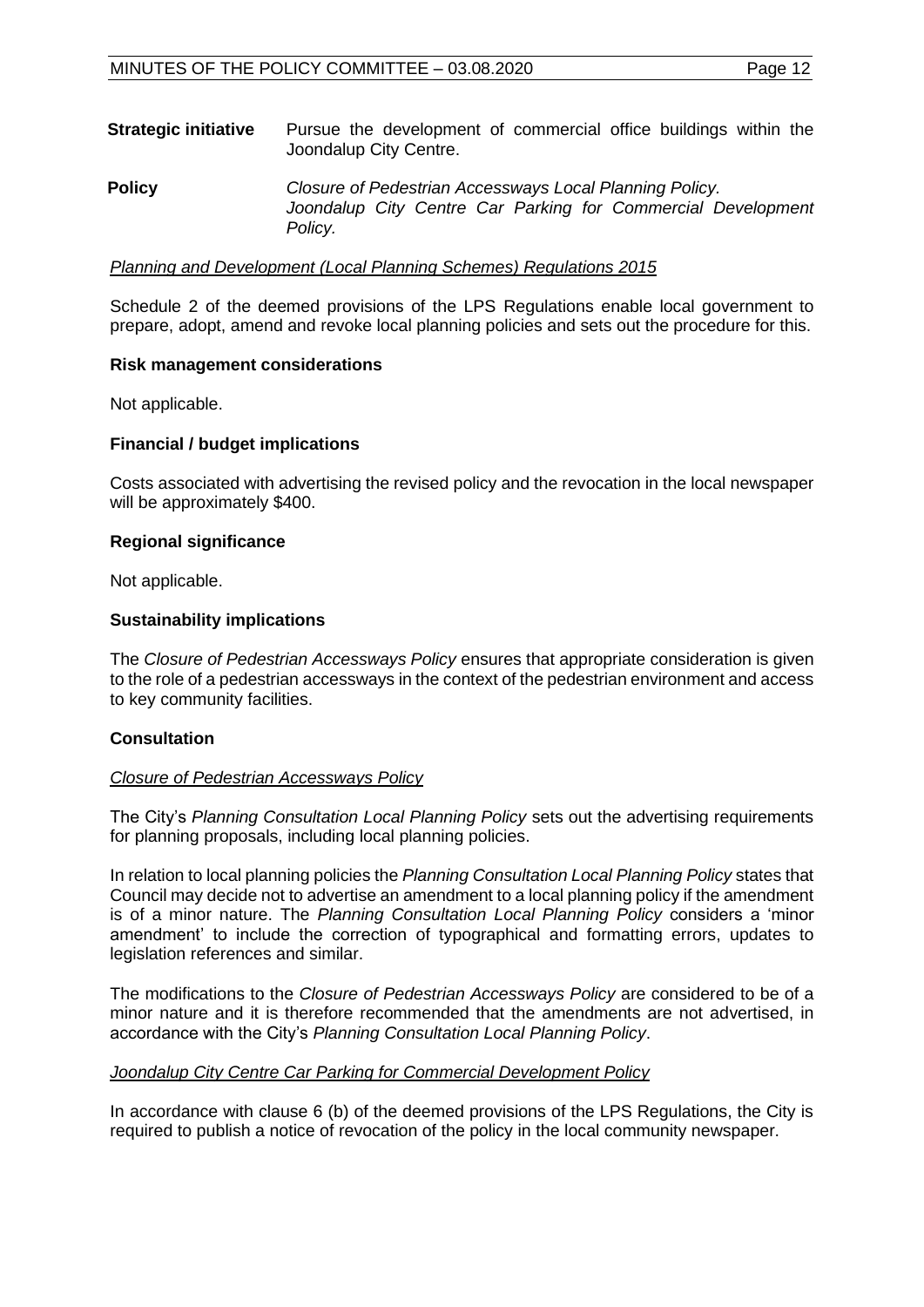## **COMMENT**

The modifications to the *Closure of Pedestrian Accessways Policy* are considered to be minor and are predominantly formatting changes.

The revocation of the *Joondalup City Centre Car Parking for Commercial Development Policy* is considered appropriate as the policy relates to a structure plan for the city centre which is no longer applicable and the parking standards within the policy are no longer applicable as they have been replaced by those outlined in the JACP.

It is therefore recommended that Council proceeds with the proposed amendment to the *Closure of Pedestrian Accessways Policy* and the revocation of the *Joondalup City Centre Car Parking for Commercial Development Policy.*

## **VOTING REQUIREMENTS**

Simple Majority.

*Cr May entered the Chamber at 5.55pm.*

**MOVED Cr Chester, SECONDED Cr Hollywood that Council:**

- **1 in accordance with clause 5 of Schedule 2 of the** *Planning and Development (Local Planning Schemes) Regulations 2015,* **PROCEEDS with the amendment to the** *Closure of Pedestrian Accessways Local Planning Policy***, without advertising as included in Attachment 1 to this Report;**
- **2 NOTES that the amended** *Closure of Pedestrian Accessways Local Planning Policy* **will come into effect when a notice is published in the local newspaper;**
- **3 In accordance with clause 6 (b) of Schedule 2 of the** *Planning and Development (Local Planning Schemes) Regulations 2015***, REVOKES the** *Joondalup City Centre Car Parking for Commercial Development Policy* **as included in Attachment 3 to this Report, and publishes a notice in the local newspaper to that effect.**

## **The Motion was Put and CARRIED (7/0)**

**In favour of the Motion:** Cr Hamilton-Prime, Mayor Jacob, Crs Chester, Fishwick, Hollywood, May and Taylor.

*Appendix 2 refers*

*To access this attachment on electronic document, click here: [Attach2agnPOLICY200803.pdf](http://www.joondalup.wa.gov.au/files/committees/POLI/2020/Attach2agnPOLICY200803.pdf)*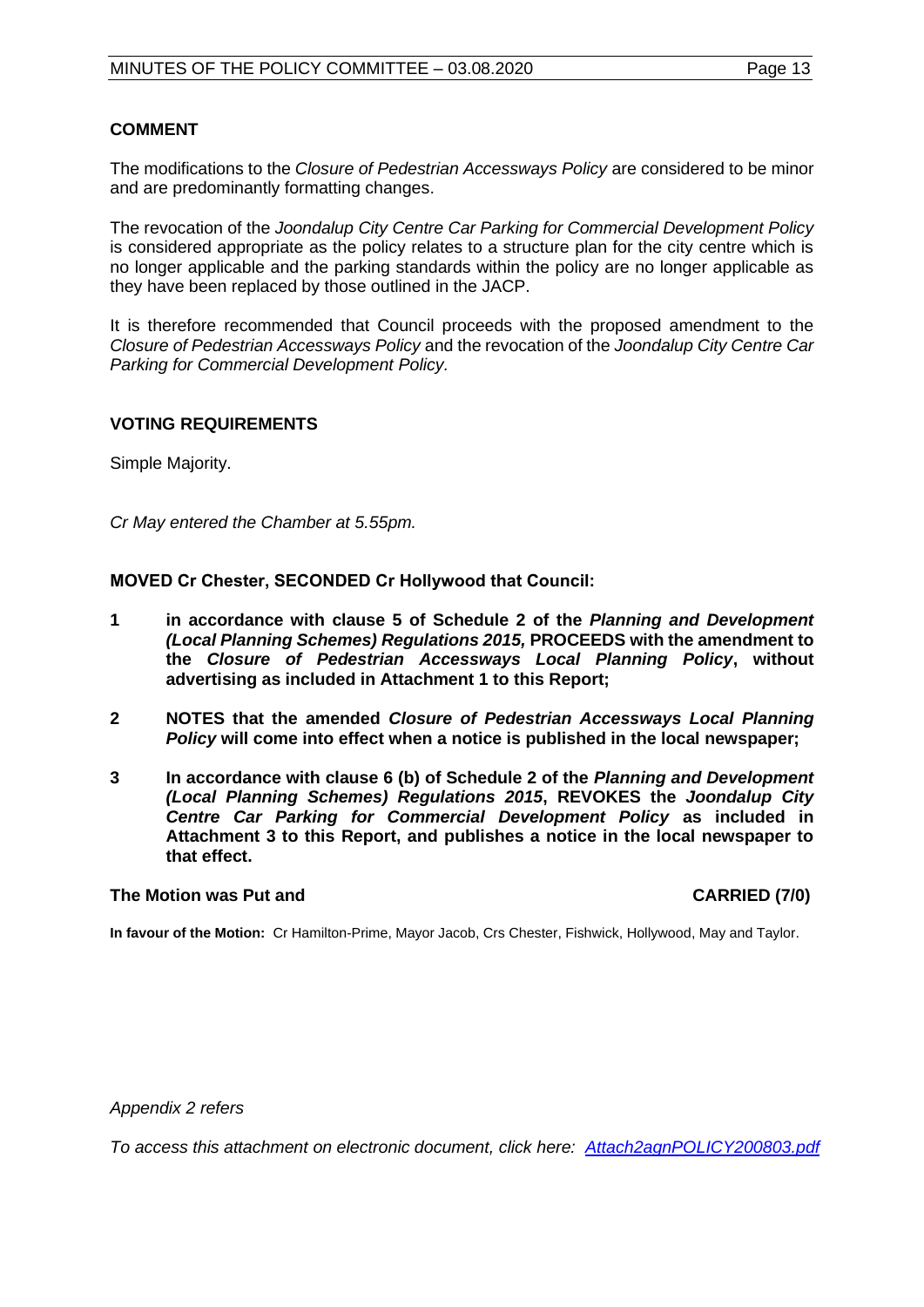<span id="page-13-0"></span>

| <b>ITEM3</b>                          | <b>POLICY</b><br><b>PLANNING</b><br><b>FOLLOWING ADVERTISING</b>    | DRAFT REVISED ALFRESCO ACTIVITIES LOCAL<br><b>CONSIDERATION</b>                                                                                                                                                                           |
|---------------------------------------|---------------------------------------------------------------------|-------------------------------------------------------------------------------------------------------------------------------------------------------------------------------------------------------------------------------------------|
| <b>WARD</b>                           | All                                                                 |                                                                                                                                                                                                                                           |
| <b>RESPONSIBLE</b><br><b>DIRECTOR</b> | Ms Dale Page                                                        | <b>Planning and Community Development</b>                                                                                                                                                                                                 |
| <b>FILE NUMBER</b>                    | 03360, 101515                                                       |                                                                                                                                                                                                                                           |
| <b>ATTACHMENTS</b>                    | Attachment 1<br><b>Attachment 2</b><br>Attachment 3<br>Attachment 4 | <b>Current Alfresco Activities Policy</b><br>Revised Alfresco Activities Local Planning<br>Policy - as advertised<br><b>Alfresco Activities Checklist</b><br>Revised Alfresco Activities Local Planning<br>Policy - proposed modification |
| <b>AUTHORITY / DISCRETION</b>         | schemes and policies.                                               | Legislative - includes the adoption of local laws, planning                                                                                                                                                                               |

#### **PURPOSE**

For Council to consider the draft revised *Alfresco Activities Local Planning Policy* following public advertising.

## **EXECUTIVE SUMMARY**

At its meeting held on 12 December 2017 (CJ96-12/17 refers), Council requested that the City investigates opportunities to stimulate and encourage employment in the hospitality and tourism sectors within the City of Joondalup. Subsequently, a report was presented to Council on 16 October 2018 (CJ170-10/18 refers), which proposed certain measures to expand on the initiatives the City is currently undertaking to stimulate tourism ventures. One of these measures included the possibility of changing the regulations and licensing arrangements applicable to alfresco activities to encourage this form of development.

Currently, development (planning) approval is required for all alfresco activities and this approval must be renewed every three years. In accordance with Council's resolution, the City's current *Alfresco Activities Policy* (Attachment 1 refers) has been reviewed to:

- simplify and streamline the approval process for businesses seeking to operate alfresco activities within the City of Joondalup
- provide greater flexibility in the way alfresco activity can be conducted
- exempt alfresco activities that comply with specific policy provisions from the need to obtain planning approval.

In addition to a planning approval, alfresco operators also need to obtain an outdoor eating permit, which is governed by the *Local Government and Public Property Local Law 2014*. Currently, both the planning approval and outdoor eating permit need to be approved by the City (and conditions of approval met) prior to commencing the alfresco activities.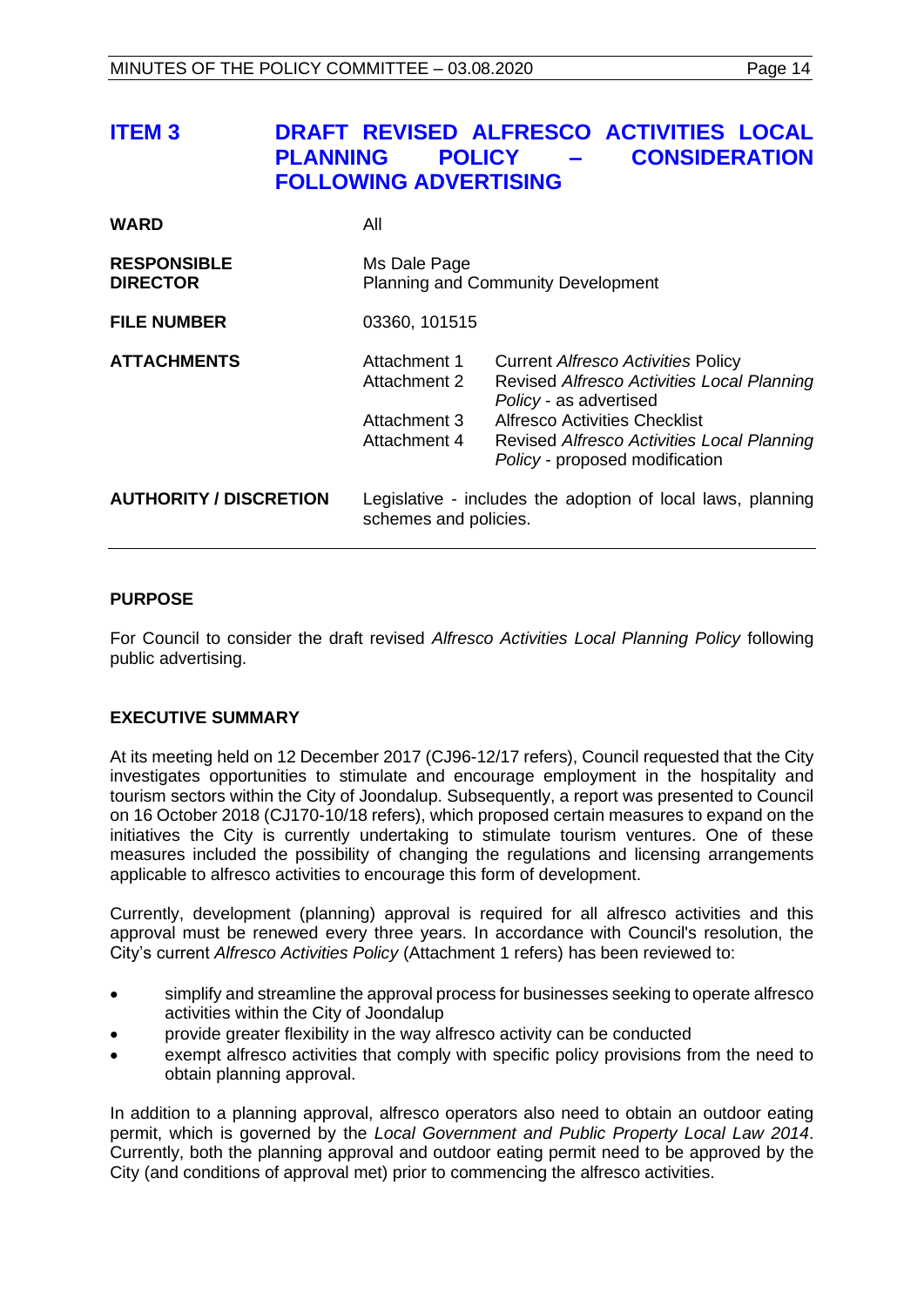Under the proposed changes there may be instances where only an outdoor eating permit is needed prior to commencing.

Council, at its meeting held on 19 May 2020 (CJ069-05/20 refers), resolved to proceed to advertise the draft revised *Alfresco Activities Local Planning Policy* (Attachment 2 refers), for a period of 21 days. Advertising concluded on 2 July 2020, with no submissions being received during this time.

A minor modification is proposed to the revised *Alfresco Activities Local Planning Policy* to provide greater flexibility in the location of alfresco activities. It is recommended that Council proceeds with the revised *Alfresco Activities Local Planning Policy,* subject to this modification (Attachment 4 refers).

## **BACKGROUND**

Alfresco activities include the consumption of food and/or beverages by the public, generally within the verge area next to an existing food business. Alfresco activities can add vibrancy and contribute to creating a greater sense of place.

Currently, planning approval is required for all alfresco activities in the City of Joondalup, and that approval is required to be renewed every three years. The assessment of planning applications for alfresco activities is undertaken against the City's current *Alfresco Activities Policy*. The policy contains provisions that aim to maintain pedestrian and vehicle safety, whilst allowing businesses to utilise public areas to increase vibrancy and choice for residents and visitors.

The current *Alfresco Activities Policy* includes provisions related to the following:

- Where alfresco areas can be located in the street verge.
- Managing the potential impact on amenity of the streetscape.
- The type of tables and chairs permitted in the alfresco area.
- The location, materials, height and size of shelters and shade structures.
- Hazard management and liability implications.
- Operational implications should access to the land be required by a public authority (such as Water Corporation, Western Power, the City, telecommunication providers).

In addition to the requirement for planning approval, operators also need to obtain an outdoor eating permit under the *Local Government and Public Property Local Law 2014*. Both the planning application and outdoor eating permit need to be approved by the City prior to commencing the alfresco activities.

At its meeting held on 12 December 2017 (CJ96-12/17 refers), Council resolved in part:

*"That Council REQUESTS the Chief Executive Officer to prepare a report that examines initiatives which can stimulate opportunities and employment in hospitality and tourism*  ventures within the City of Joondalup, with the examination of measures including, but not *limited to:* 

*1 possible changes to alfresco regulation and licensing including allowances for signage and verge / sidewalk alfresco structures to encourage greater alfresco hospitality provision within the City of Joondalup…"*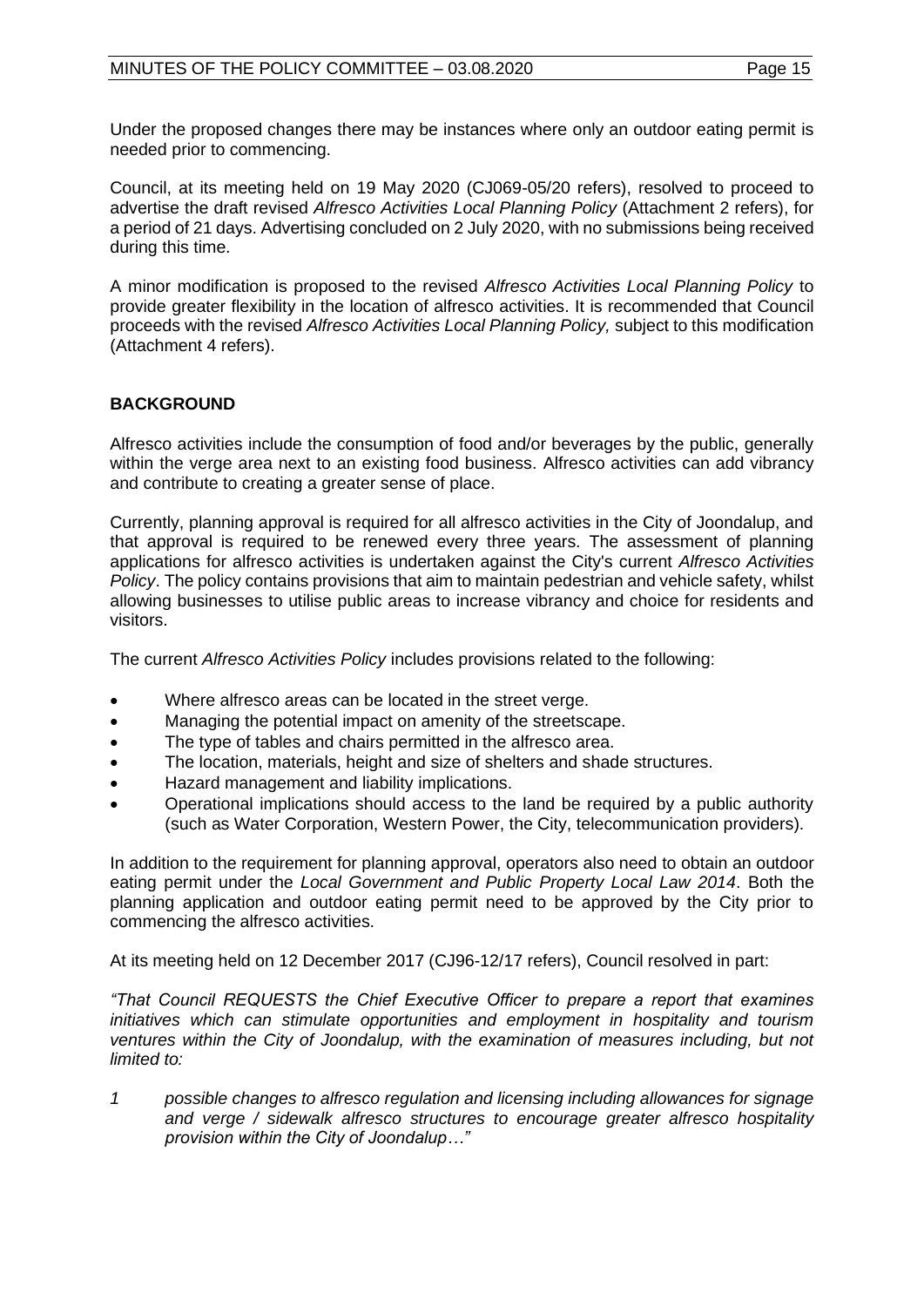## MINUTES OF THE POLICY COMMITTEE - 03.08.2020 Page 16

In response to Council's December 2017 resolution, at its meeting held on 16 October 2018 (CJ170-10/18 refers), Council was presented with a further report, which outlined the tourism and hospitality related initiatives currently being undertaken by the City and a number of additional potential actions and initiatives to encourage economic development and tourism development in the City of Joondalup. One of these options included the review of the *Alfresco Activities Policy* to investigate exempting alfresco operators from the need for planning approval in certain circumstances.

At its meeting on 19 May 2020 (CJ069-05/20 refers), Council resolved to commence public consultation on the revised *Alfresco Activities Local Planning Policy* for a period of 21 days*.* 

## **DETAILS**

The revisions to the *Alfresco Activities Policy*, as advertised, can be summarised as follows:

- The exempting of alfresco activities from the requirement to obtain planning approval where compliance is demonstrated with the relevant provisions of the policy. This will assist in expediting the approval process and in some cases, avoid planning application fees altogether.
- Allowing operators greater flexibility to determine their own needs in respect to the use and style of temporary barriers and planter boxes.
- Allowing temporary structures, fixtures and furniture within the alfresco dining area, noting that planning approval will be required for the consideration of any permanent structures within the verge.
- Allowing signage on temporary furniture and barriers within the alfresco areas, provided the signage directly relates to the business or goods and services offered.
- Providing greater flexibility in the permitted width of alfresco zones (in some areas), provided separation distances from the kerb and pedestrian zones are maintained.
- Removing requirements which are already addressed as part of the Outdoor Eating Permit process.
- To determine whether planning approval is required, the applicant will be required to complete a simple Alfresco Activities Self-Assessment Checklist (Attachment 3 refers).

## Proposed minor modification

Clause 5.2(a) of the advertised version of the revised *Alfresco Activities Local Planning Policy* requires that any proposed alfresco activities must be associated with, and located adjacent to, a commercial tenancy which prepares and serves food and beverages to customers.

In order to allow some flexibility in the configuration and location of alfresco activities, it is proposed to include an additional provision as clause 5.2(b) which states:

*"b Consideration may be given to alfresco activities which extend beyond the area directly adjacent a commercial tenancy; however this will require Development Approval to be issued prior to commencement and will be determined on a case-by-case basis taking into account the objectives of the policy, Local Planning Scheme No. 3 and any relevant activity/structure plan."*

The above provision may assist in allowing activation of an area, for example within a nearby public space, or cater for an unusual tenancy or verge arrangement. A planning application will be required in these instances and will allow each proposal to be considered by the City on a case-by-case basis. The proposed provision is included in the draft revised *Alfresco Activities Local Planning Policy* at Attachment 4.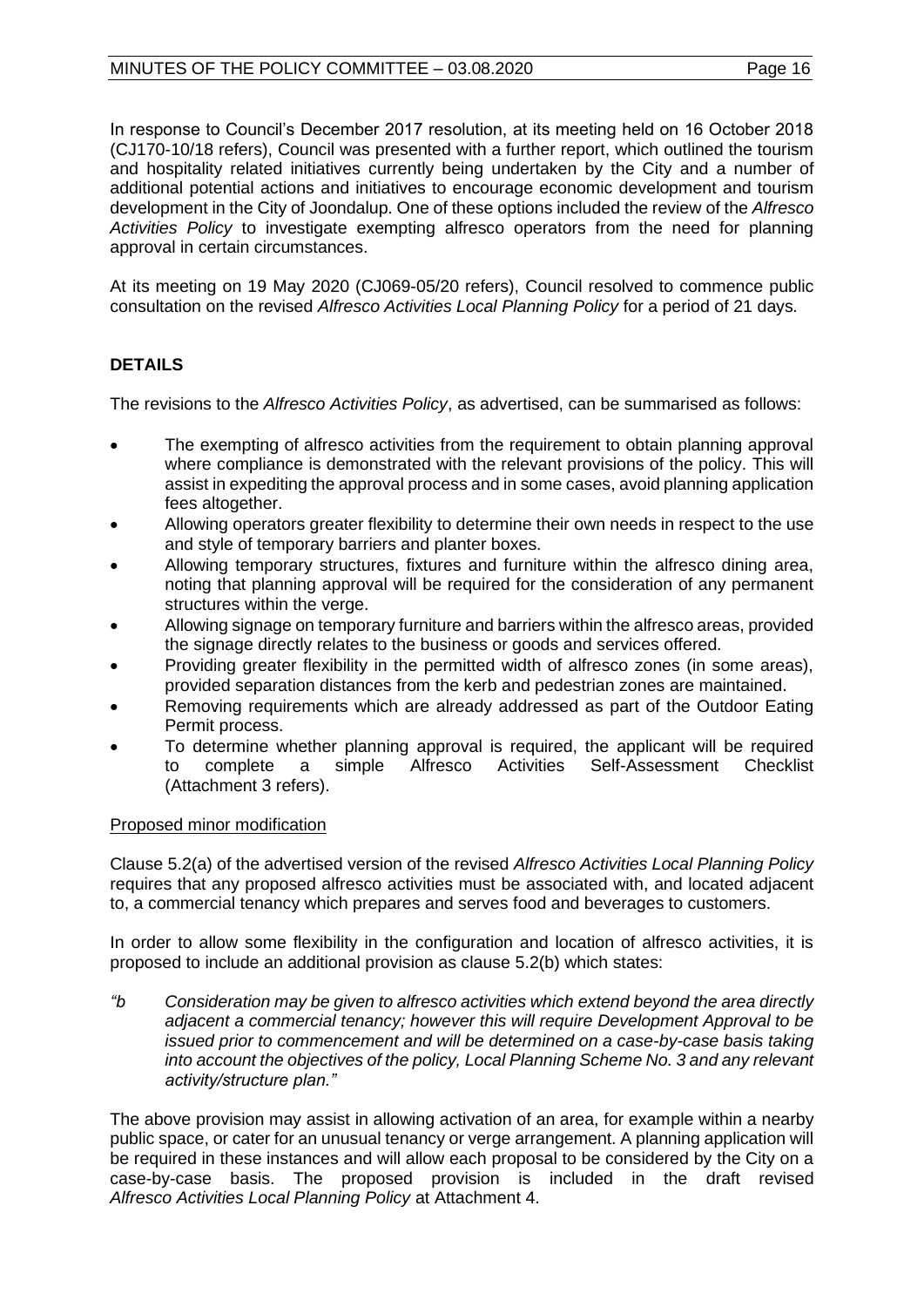## **Issues and options considered**

Council has the option to either:

- proceed with the draft revised *Alfresco Activities Local Planning Policy*, without modifications
- proceed with the revised *Alfresco Activities Local Planning Policy*, with modifications or
- not proceed with the revised *Alfresco Activities Local Planning Policy*.

### **Legislation / Strategic Community Plan / Policy implications**

| Legislation | Metropolitan Region Scheme.                                   |
|-------------|---------------------------------------------------------------|
|             | Local Planning Scheme No. 3.                                  |
|             | Planning and Development (Local Planning Schemes) Regulations |
|             | 2015.                                                         |

#### **Strategic Community Plan**

| <b>Key theme</b> | <b>Quality Urban Environment.</b> |
|------------------|-----------------------------------|
|------------------|-----------------------------------|

- **Objective Quality built outcomes.**
- **Strategic initiative** Building and landscape is suitable for the immediate environment and reflect community values.

**Policy** *Alfresco Activities Policy.*

#### **Risk management considerations**

Risks associated with exempting development approval for alfresco activities can be reduced by requiring applicants to complete the Alfresco Activities Self-Assessment Checklist which will be reviewed by the City as part of the outdoor eating permit application process.

Any alleged non-compliance can be investigated and acted upon by the City should a complaint be received for any alfresco activity which does not comply with the relevant provisions of the revised *Alfresco Activities Local Planning Policy*.

## **Financial / budget implications**

There will be a minor loss of revenue, should proposed alfresco activities meet the provisions of the revised *Alfresco Activities Local Planning Policy* and not require planning approval.

In the 2018-19 financial year, the City received and approved six planning applications for alfresco activities (including both new and renewal applications). The total fees received for these applications was \$882 (\$147 per application) and represents 0.1% of the planning application revenue the City received that year.

In addition to the planning application fee, an annual outdoor eating permit fee of \$338 plus \$34 per square metre applies to all alfresco areas. This outdoor eating permit process and associated fee is not proposed to be changed as part of this policy review. This is a standard fee applicable to all alfresco dining operations under the City's *Schedule of Fees and Charges*.

In terms of costs associated with public advertising and notice of any final adoption of the revised *Alfresco Activities Local Planning Policy*, the approximate cost of this process will be \$1,000.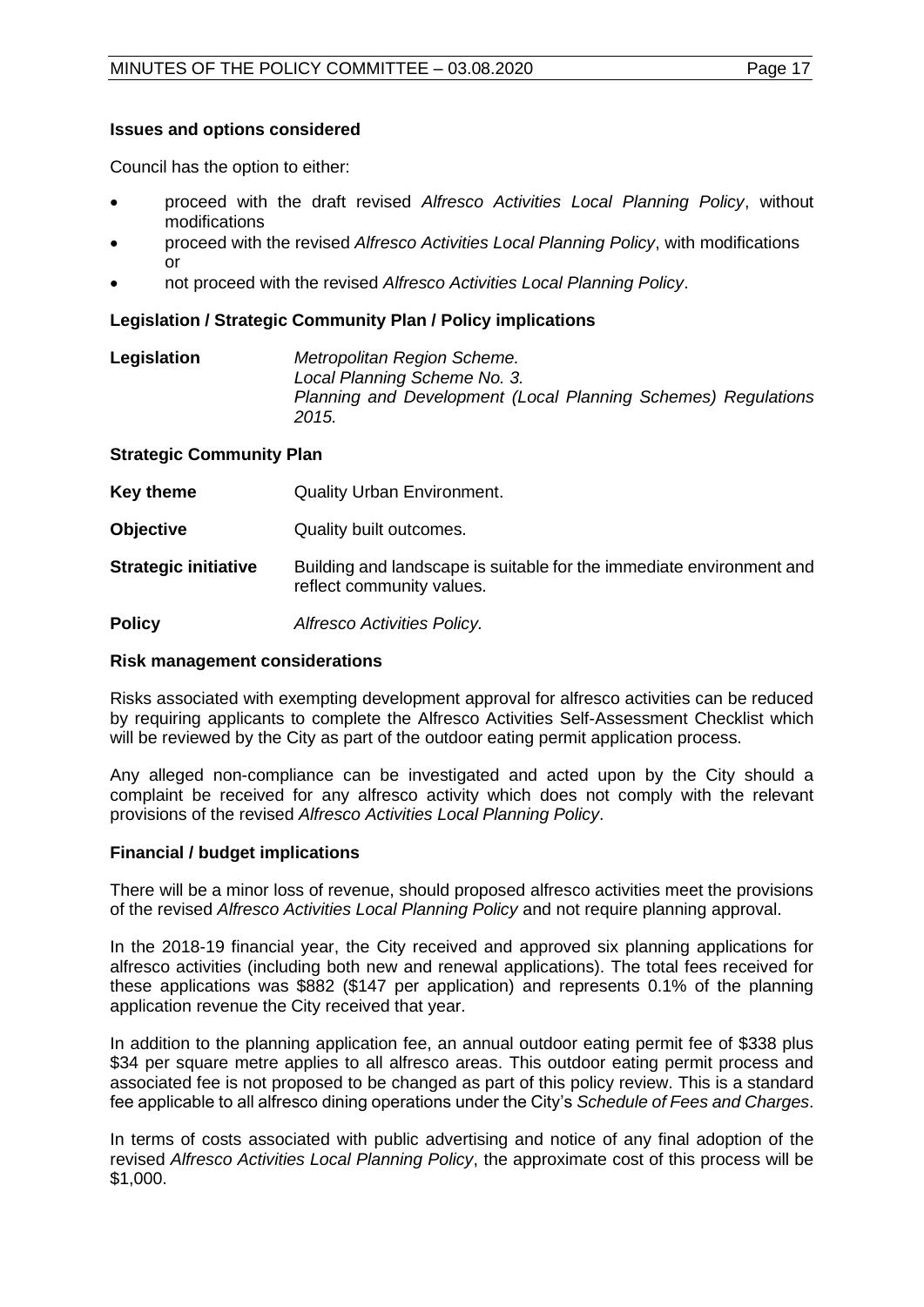## **Regional significance**

Not applicable.

## **Sustainability implications**

The revised *Alfresco Activities Local Planning Policy* will allow hospitality businesses to adapt and expand, whilst activating the public realm and providing varied dining experiences for visitors and residents. The additional seating and dining areas within these alfresco areas may also assist in the growth of businesses and subsequent employment opportunities.

## **Consultation**

The revised *Alfresco Activities Local Planning Policy* was advertised for 21 days, commencing on 11 June 2020 and concluding on 2 July 2020 as follows:

- A notice published in the local newspaper.
- A letter sent to the Joondalup Business Association.
- A notice and documents placed on the City's website.
- A notice on the City's social media platforms.

No submissions were received during the consultation period.

## **COMMENT**

The revised *Alfresco Activities Local Planning Policy* aims to provide clarity as to the City's expectations in respect to alfresco activities from a planning perspective, whilst providing greater flexibility for businesses.

No submissions were received during the consultation period. It is recommended that Council proceed with the draft revised *Alfresco Activities Local Planning Policy* subject to a minor modification to allow the City to consider alfresco activities which are not directly adjacent to the associated tenancy.

## **VOTING REQUIREMENTS**

Simple Majority.

## **OFFICER'S RECOMMENDATION**

That Council, in accordance with clause 4 of Schedule 2 of the *Planning and Development (Local Planning Schemes) Regulations 2015,* PROCEEDS with the revised *Alfresco Activities Local Planning Policy,* with modification, as shown in Attachment 4 to this Report.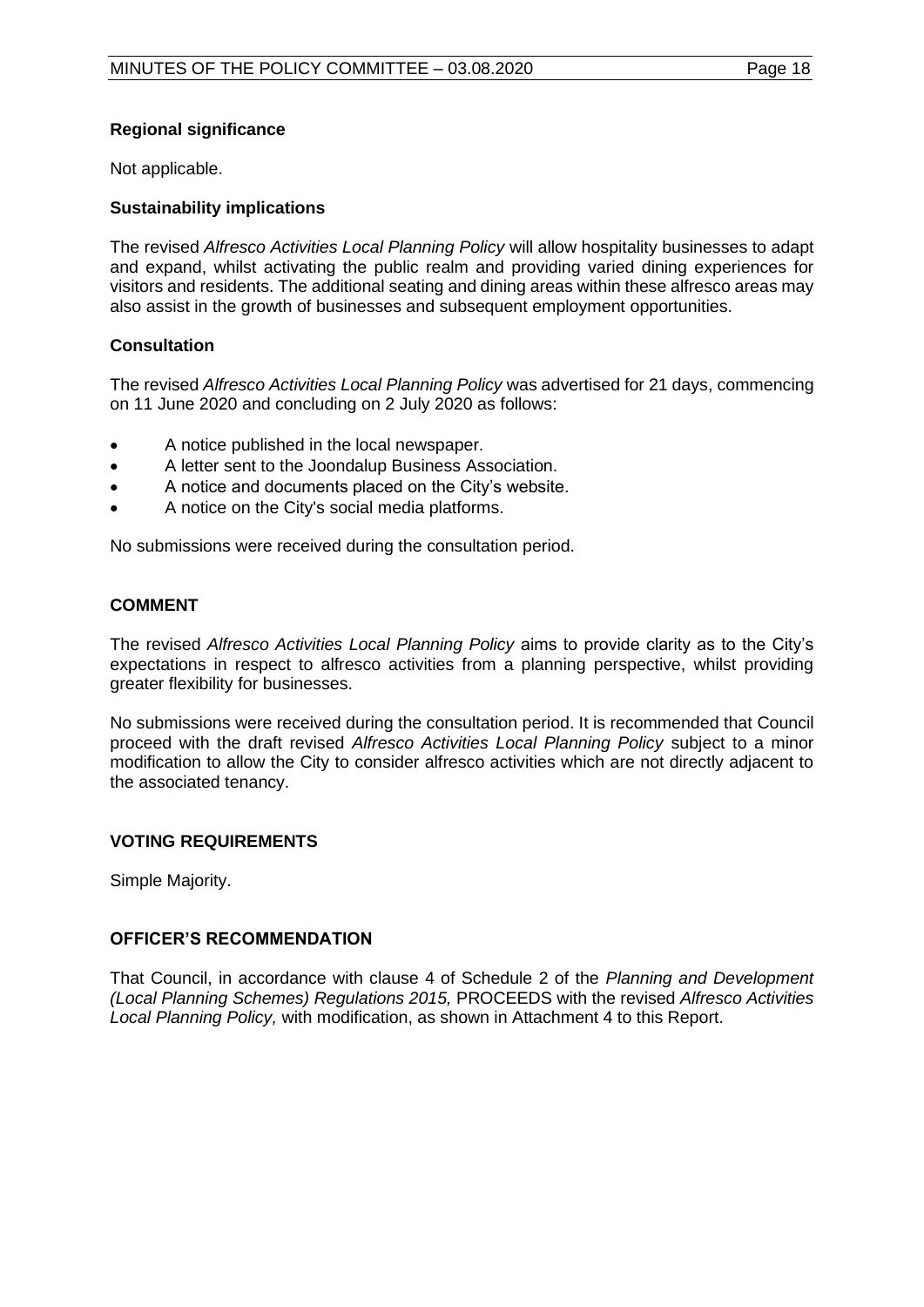**MOVED Mayor Jacob, SECONDED Cr Hollywood that Council in accordance with clause 4 of Schedule 2 of the** *Planning and Development (Local Planning Schemes) Regulations 2015,* **PROCEEDS with the revised** *Alfresco Activities Local Planning Policy,* **with modification, as shown in Attachment 4 to this Report, subject to the following changes being made:**

- **1 in clause 5.1(c), amend the Kerbside Zone for Lakeside Drive to read**  *"0.5 metres (Kerbside Zone abuts on-street parking) or 1.5 metre minimum (Kerbside Zone abuts a lane of traffic)"***;**
- **2 in clause 5.1(c), amend the Pedestrian Zone for Central Walk to read** *"3 metres minimum width"* **and amend the Alfresco Zone for Central Walk to read**  *"3.5 metres maximum width"***;**
- **3 in clause 5.2(c) amend the last paragraph to read** *"All works, furniture and structures can be retained in the alfresco zone outside of the operating hours of the associated business, subject to the operator accepting all responsibility for works, furniture and structures they have installed.***".**

## **The Motion was Put and CARRIED (7/0)**

**In favour of the Motion:** Cr Hamilton-Prime, Mayor Jacob, Crs Chester, Fishwick, Hollywood, May and Taylor.

*Appendix 3 refers*

*To access this attachment on electronic document, click here: [Attach3agnPOLICY200803.pdf](http://www.joondalup.wa.gov.au/files/committees/POLI/2020/Attach3agnPOLICY200803.pdf)*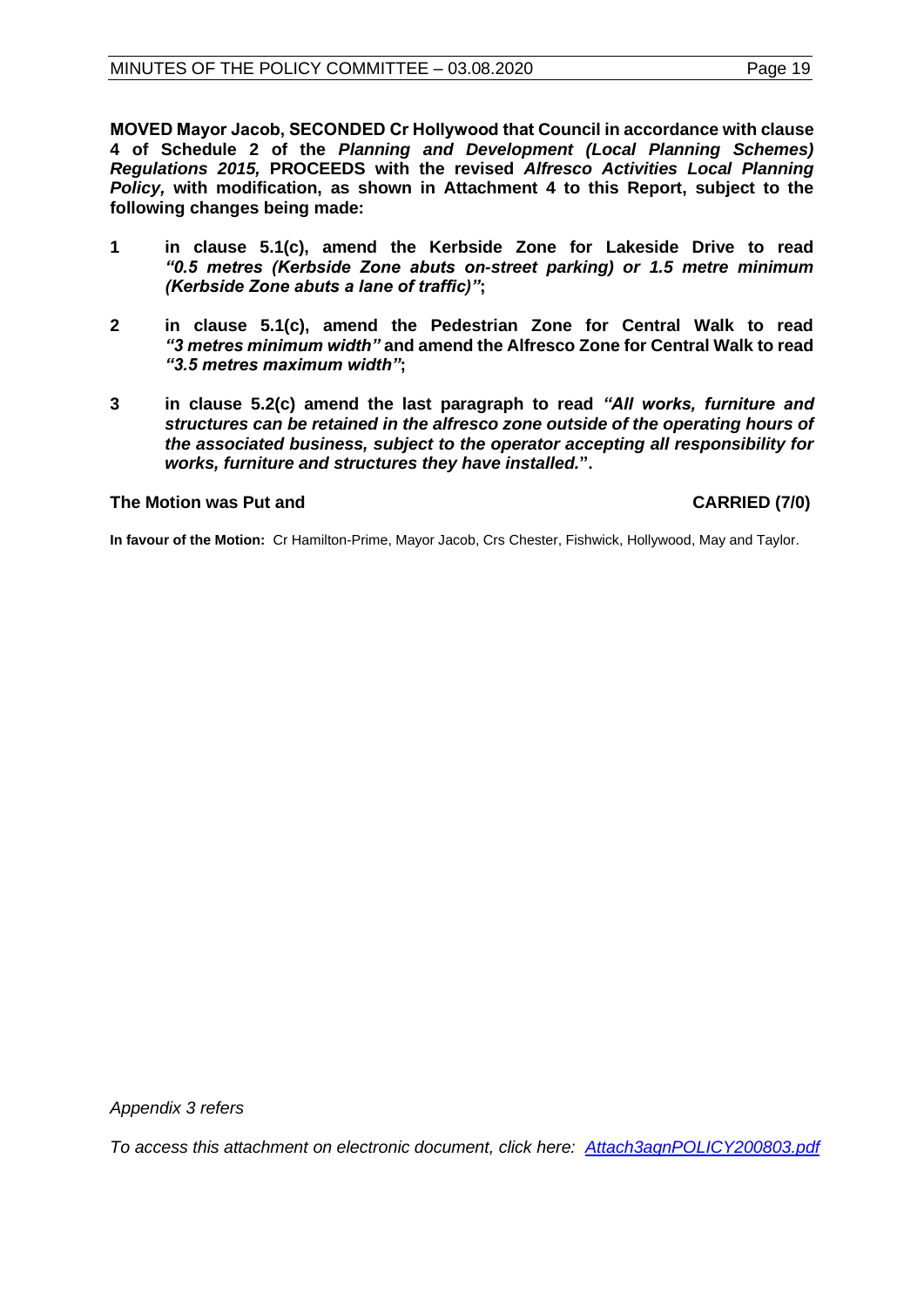| <b>Name/Position</b>      | Cr Christine Hamilton-Prime, JP.                                      |  |
|---------------------------|-----------------------------------------------------------------------|--|
| <b>Item No./Subject</b>   | Item 4 - Draft Container Deposit Scheme Infrastructure Local Planning |  |
|                           | Policy.                                                               |  |
| <b>Nature of interest</b> | Interest that may affect impartiality.                                |  |
| <b>Extent of Interest</b> | Joel Alexander of 'Ucanrecycle' contacted Cr Hamilton-Prime, JP via   |  |
|                           | a phone call and email on the matter at Sorrento Bowling Club.        |  |

#### <span id="page-19-0"></span>**Disclosures of interest affecting impartiality**

# **ITEM 4 DRAFT CONTAINER DEPOSIT SCHEME INFRASTRUCTURE LOCAL PLANNING POLICY**

| <b>WARD</b>                           | All                                                       |                                                                                                                                                                                                                                                    |  |
|---------------------------------------|-----------------------------------------------------------|----------------------------------------------------------------------------------------------------------------------------------------------------------------------------------------------------------------------------------------------------|--|
| <b>RESPONSIBLE</b><br><b>DIRECTOR</b> | Ms Dale Page<br><b>Planning and Community Development</b> |                                                                                                                                                                                                                                                    |  |
| <b>FILE NUMBER</b>                    | 04300, 101515                                             |                                                                                                                                                                                                                                                    |  |
| <b>ATTACHMENT / S</b>                 | Attachment 1<br>Attachment 2<br>Attachment 3              | Draft<br>Container<br>Deposit<br>Scheme<br>Infrastructure Local Planning Policy<br>WAPC Position Statement: Container<br>Deposit Scheme Infrastructure<br>Planning and Development<br>(Local<br>Schemes) Amendment<br>Planning<br>Regulations 2019 |  |
| <b>AUTHORITY / DISCRETION</b>         | schemes and policies.                                     | Legislative - includes the adoption of local laws, planning                                                                                                                                                                                        |  |

## **PURPOSE**

For Council to consider the draft *Container Deposit Scheme Infrastructure Local Planning Policy*.

#### **EXECUTIVE SUMMARY**

Legislation to implement a container deposit scheme in Western Australian was passed by State Parliament in March 2019. The container deposit scheme provides for a refund to be paid to any person who returns an eligible beverage container to a designated collection point.

In May 2019, the Western Australian Planning Commission (WAPC) released a *Position Statement: Container Deposit Scheme Infrastructure* and a model local planning policy, which sets out exemptions from the need to obtain development approval for certain infrastructure associated with the container deposit scheme. The position statement outlines that, where the model local planning policy is adopted by a local government, public advertising is not required.

Amendments to the *Planning and Development (Local Planning Schemes) Regulations 2015*  (the Regulations) have been drafted and were released for comment by the WAPC in December 2019. The amendments, as proposed, include planning exemptions for infrastructure associated with the container deposit scheme. When implemented, the amendments to the regulations will effectively supersede any container deposit scheme local planning policy. A date for the implementation of the amendments is currently not known.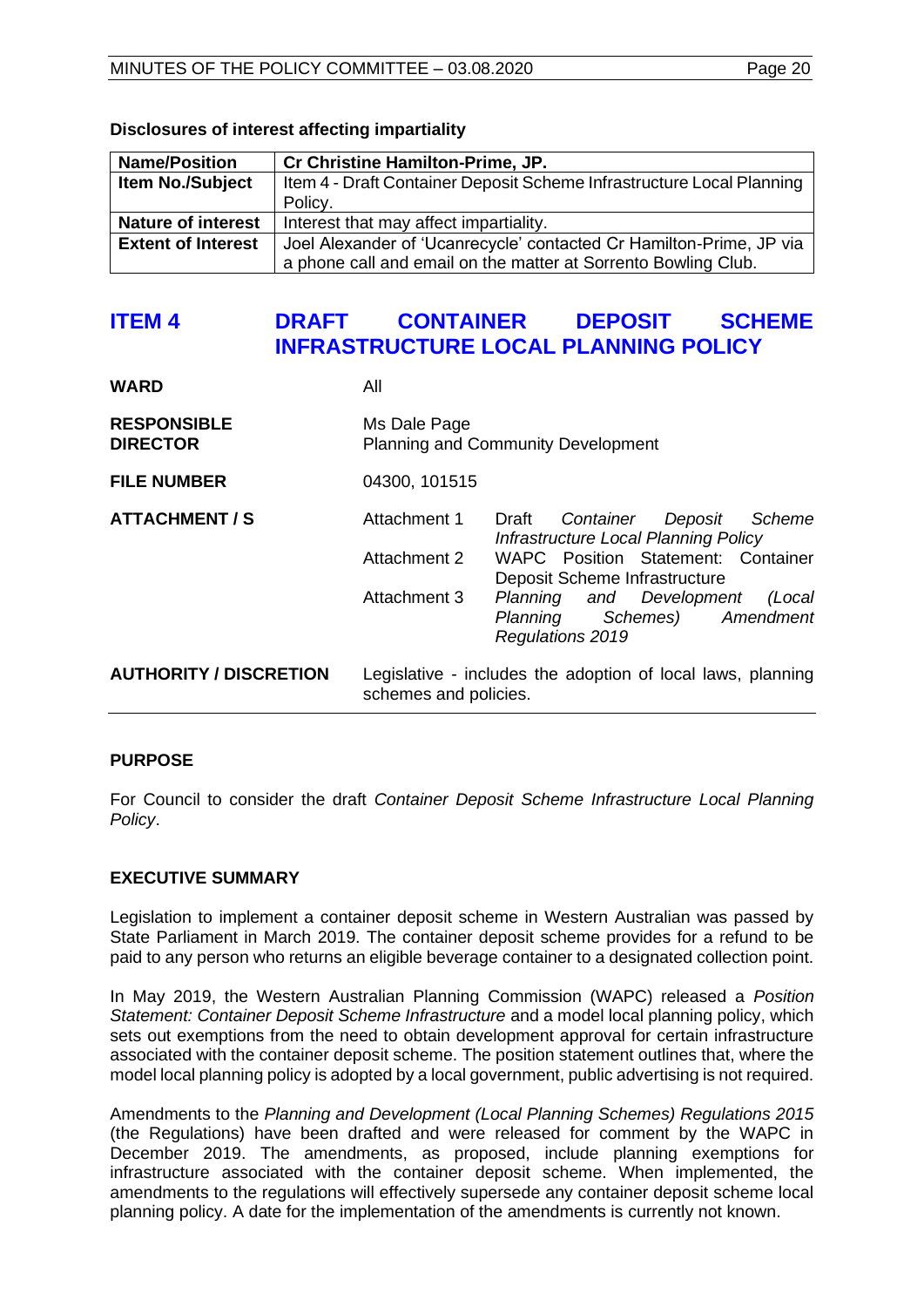The container deposit scheme is due to commence operation on 1 October 2020 at which point certain infrastructure associated with the scheme will require development approval unless an exemption is provided under a local planning policy.

The amendments to the regulations will supersede any container deposit scheme local planning policy, however, to avoid delays in the implementation of the infrastructure associated with the scheme, it is recommended that Council proceed with the draft *Container Deposit Scheme Local Planning Policy*, in line with the model planning policy within the *Position Statement: Container Deposit Scheme Infrastructure.*

## **BACKGROUND**

Legislation to implement a container deposit scheme in Western Australian was passed by State Parliament in March 2019. The scheme complements existing kerbside recycling services and provides for a refund to be paid to any person who returns an eligible beverage container through the scheme. The scheme will be launched under the banner of 'Containers for Change'.

To assist in the implementation of this scheme, the WAPC has released a position statement and model local planning policy on the infrastructure associated with the container deposit scheme. The position statement encourages local governments to develop a local planning policy exempting infrastructure from the requirement to obtain development approval (Attachment 2 refers).

In December 2019, the Department of Planning, Lands and Heritage (DPLH) released draft amendments to the *Planning and Development (Local Planning Schemes) Regulations 2015* (the Regulations) for comment. The amended Regulations provide for exemptions for infrastructure associated with the container deposit scheme established prior to 2 June 2021. The draft regulations align with the exemptions included in the model local planning policy, with additional exemptions around commercial vehicles accessing the infrastructure and container deposit recycling centres (Attachment 3 refers).

Once the draft amendments to the Regulations are implemented, the Regulations will override any planning exemptions provided within a container deposit scheme local planning policy. DPLH have advised that a date for the gazettal of these amendments is not currently known.

The State Government has announced that the container deposit scheme will come into effect on 1 October 2020.

## **DETAILS**

The draft *Container Deposit Scheme Infrastructure Local Planning Policy* (LPP) aligns with the WAPC's model local planning policy and provides an exemption from the need to obtain development approval for container collection cages and reverse vending machines (CDS Infrastructure) as outlined below.

## Container collection cages

The position statement describes a container collection cage as:

*"…a cage which containers are placed in and stored for collection and return for refund. These cages will generally be donation points, rather than refund points. They may be located in*  association with schools, sporting or other clubs or not-for-profit organisations. Individuals will *deposit the containers into the collection cages and the receiving organisation will arrange collection of the containers and receive the refund as a donation to their organisation."*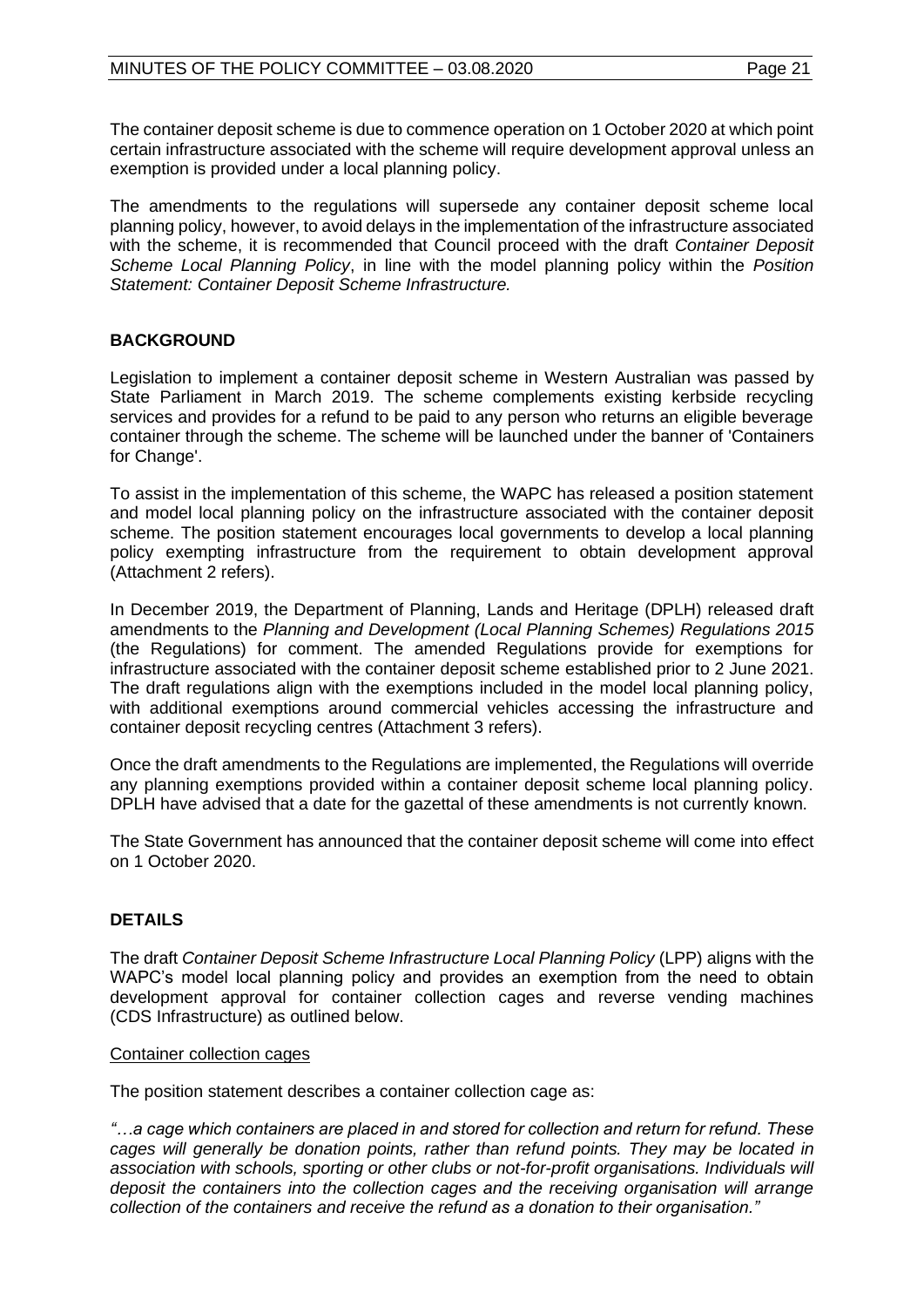In accordance with WAPC's model local planning policy, the draft LPP exempts container collection cages that comply with the provisions of the policy in all zones, including a residential zone or public purpose reserve where the land is used for the purposes of a civic use, community purpose or educational establishment.

## Reverse vending machines

Reverse vending machines are permanently located structures that accept eligible containers in exchange for a refund. The position statement provides for descriptions of both small and large machines. Small vending machines are akin to a traditional vending machine and would likely be located in shopping centres or other public places. Given that traditional vending machines are exempt from the need for development approval as they are generally incidental to the predominant land use and located internally or in passageways, there would be no requirement for a small reverse vending machine to require approval.

Large reverse vending machines are described within the position statement as:

*"…generally mounted onto a storage structure similar to a sea container. The location of large reverse vending machines may vary, but they could be placed within existing commercial or industrial premises. These machines allow for greater volume of returns and it is likely that participants would travel to these sites with a variety of eligible containers."*

Under the draft LPP, these machines are permitted in all zones except for the Residential and Urban Development zones.

Page six of the position statement provides examples of the likely appearance of large reverse vending machines (Attachment 2 refers).

## General development standards

The draft LPP, in line with WAPC's model local planning policy, sets out a number of development standards associated with location, visual amenity, operational amenity and development footprint. The provisions are designed to ensure that the impact on adjoining or nearby residential properties is negligible and that the infrastructure has minimal visual impact by way of cladding and promotional branding. Operation of the infrastructure is also subject to compliance with the *Environmental Protection (Noise) Regulations 1997.*

## Amendments to the *Planning and Development (Local Planning Schemes) Regulations 2015*

Proposed amendments to the Regulations (Attachment 3 refers) were released in December 2019 to assist in the rollout of the container deposit scheme. Should these be approved by the Minister for Planning, they will override any local planning policies on CDS Infrastructure.

The draft Regulations encompass all the exemptions within the model local planning policy and provide for additional exemptions and clarification around recycling centres, drop-off refund points and commercial vehicles associated with the container deposit scheme. Recycling centres provide solely for the return of eligible containers for refund and associated sorting and storage in bulk. The draft regulations will exempt the need for development approval for these centres where the:

- site is located outside of a residential area
- operation of the centre begins by 2 June 2021
- the building is not within 200 metres of the boundary of a residential lot
- the floor area does not exceed 2,000m<sup>2</sup>
- one car parking bay is provided for each 100m² of floor area or a six-metre length of car queuing lane is provided.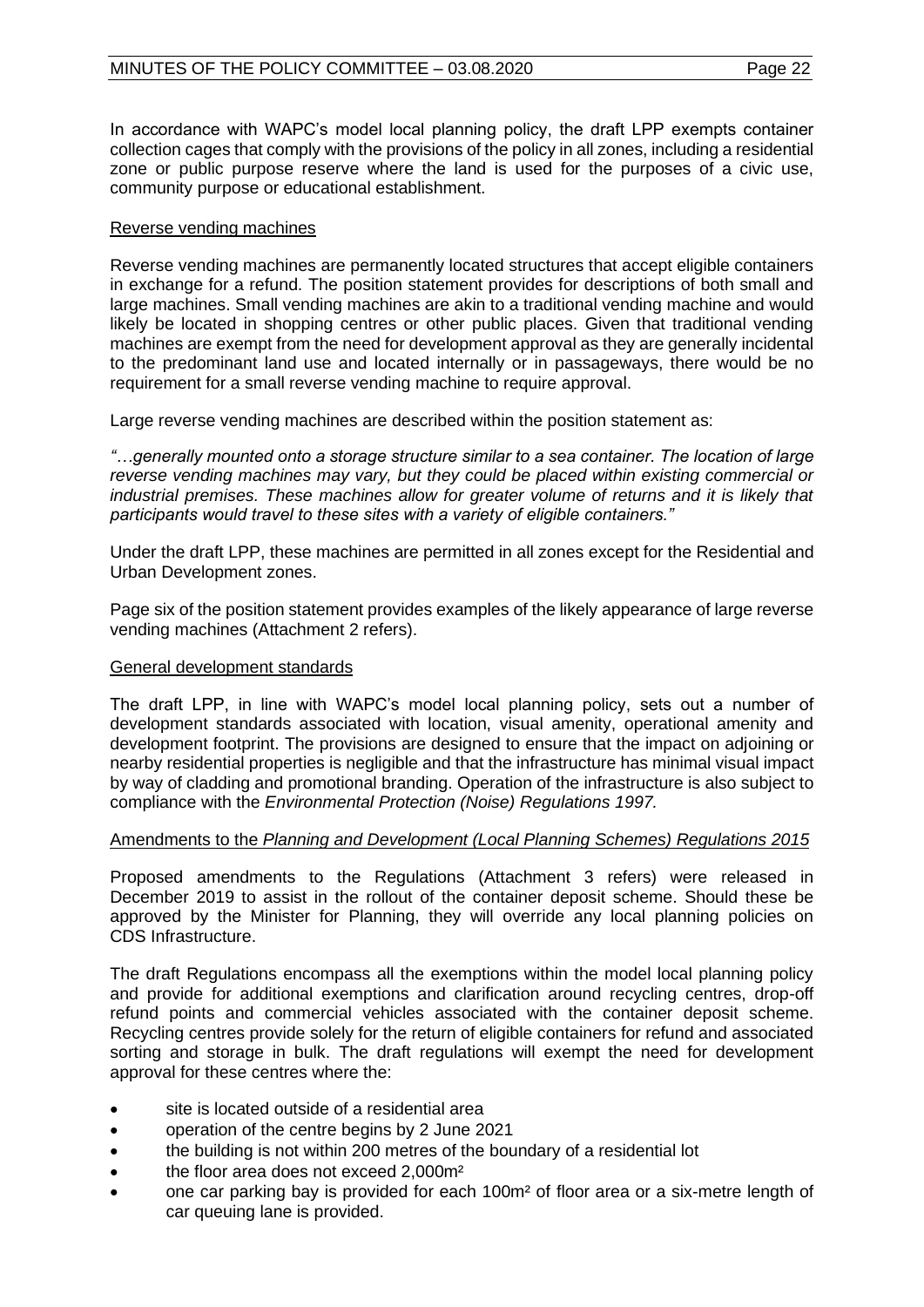Drop-off refund points generally operate within a premise such as a shop, incidental to the main land use. They are not permitted in residential areas.

DPLH have advised that a date for gazettal of these amendments is currently not known.

## **Issues and options considered**

Council has the option to either:

- proceed with the draft *Container Deposit Scheme Infrastructure Local Planning Policy,*  without modifications
- proceed with the draft *Container Deposit Scheme Infrastructure Local Planning Policy,*  with modifications or
- not proceed with the draft *Container Deposit Scheme Infrastructure Local Planning Policy*.

## **Legislation / Strategic Community Plan / Policy implications**

| Legislation | Local Planning Scheme No. 3.                                  |
|-------------|---------------------------------------------------------------|
|             | Planning and Development (Local Planning Schemes) Regulations |
|             | 2015.                                                         |

## **Strategic Community Plan**

| <b>Key theme</b>            | <b>Quality Built Environment.</b>                                                                 |
|-----------------------------|---------------------------------------------------------------------------------------------------|
| <b>Objective</b>            | Quality built outcomes.                                                                           |
| <b>Strategic initiative</b> | Building and landscape is suitable for the immediate environment and<br>reflect community values. |
| <b>Policy</b>               | Draft Container Deposit Scheme Infrastructure Local Planning Policy.                              |

## **Risk management considerations**

Should Council not support the draft LPP, any infrastructure associated with the container deposit scheme will require development approval, however there would be no specific provisions against which a proposal would be assessed. Instead, proposals would be assessed against the general objectives of the particular zone as outlined in the City of Joondalup *Local Planning Scheme No. 3.* 

Proceeding with the policy will avoid any potentially unnecessary planning applications that would otherwise be exempt when the draft Regulations come into effect which would divert City resources from other activities and delay businesses from operating.

While Council could request that modifications be made to the draft LPP, the WAPC has stipulated that where a policy does not align with the model LPP, advertising of that policy will be required. If the draft LPP is advertised for public comment, the finalisation of the LPP may not occur until after the commencement of the container deposit scheme which, similar to the above, would mean that any infrastructure associated with the container deposit scheme will require development approval.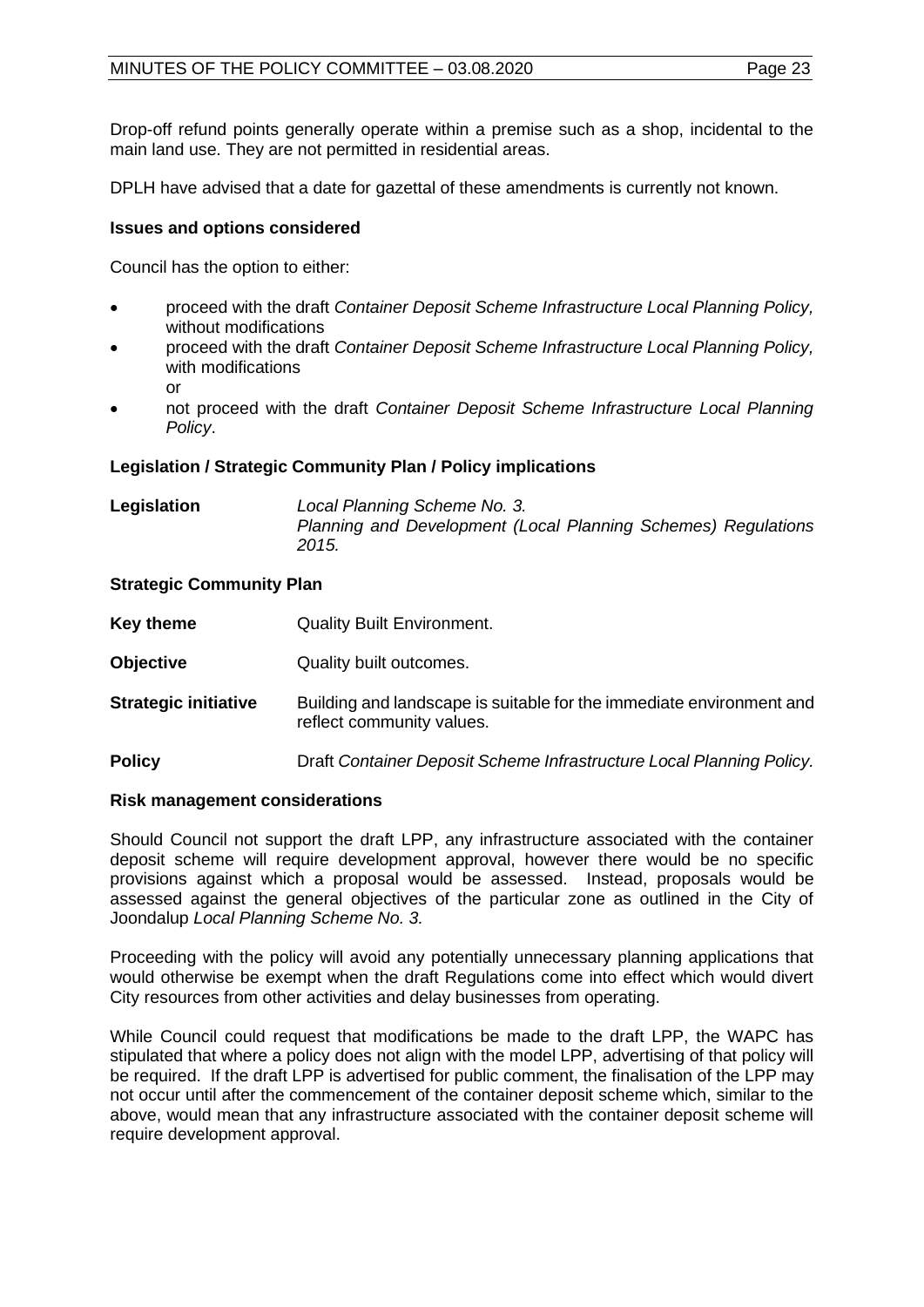## **Financial / budget implications**

The container deposit scheme is due to commence on 1 October 2020. Should exemptions via the draft local planning policy not be in place, it is likely that the minimum development application fee of \$147 will be required for every proposal that includes infrastructure associated with the container deposit scheme. It is not known how many development applications the City will receive; however, a number of preliminary meetings have already been had with potential operators.

#### **Regional significance**

The container deposit scheme is a State Government initiative, allowing for infrastructure to be provided throughout the State. 145 refund point locations have been selected by the State Government with the number of these expected to increase to 229 by the end of the first year. Forty per cent of refund points will be operated by social enterprises including charities, disability sector organisations, Aboriginal corporations and sporting and community groups.

#### **Sustainability implications**

The draft LPP will allow for the recycling of eligible beverage containers. 'Containers for Change' have identified that beverage containers make up 44 per cent of all litter in Western Australia. The State Government expects that such a container deposit scheme will see a significant reduction in Western Australia's litter and recycling waste rate.

#### **Consultation**

The LPS Regulations state that if a local government resolves to prepare a local planning policy, the local government must advertise the policy unless the WAPC agrees otherwise.

The WAPC's *Position Statement: Container Deposit Scheme Infrastructure* stipulates that where a local government resolves to adopt the provided model local planning policy, the WAPC agrees that advertising of the policy is not required. Prior to the Council making a resolution however, the WAPC is required to be notified of the City's intention to do so.

The City has notified the WAPC that it intends to present to Council a draft LPP that aligns with the model local planning policy for consideration. DPLH have confirmed that the draft LPP aligns with the model local planning policy and that advertising is not required.

## **COMMENT**

The draft *Container Deposit Scheme Infrastructure Local Planning Policy* will provide an exemption from the need to obtain development approval for certain infrastructure associated with the State Government's container deposit scheme which is due to commence on 1 October 2020. The draft policy fully aligns with the WAPC's model local planning policy and will assist in the implementation and delivery of the scheme. It is recommended that Council adopts the draft *Container Deposit Scheme Infrastructure Local Planning Policy*.

## **VOTING REQUIREMENTS**

Simple Majority.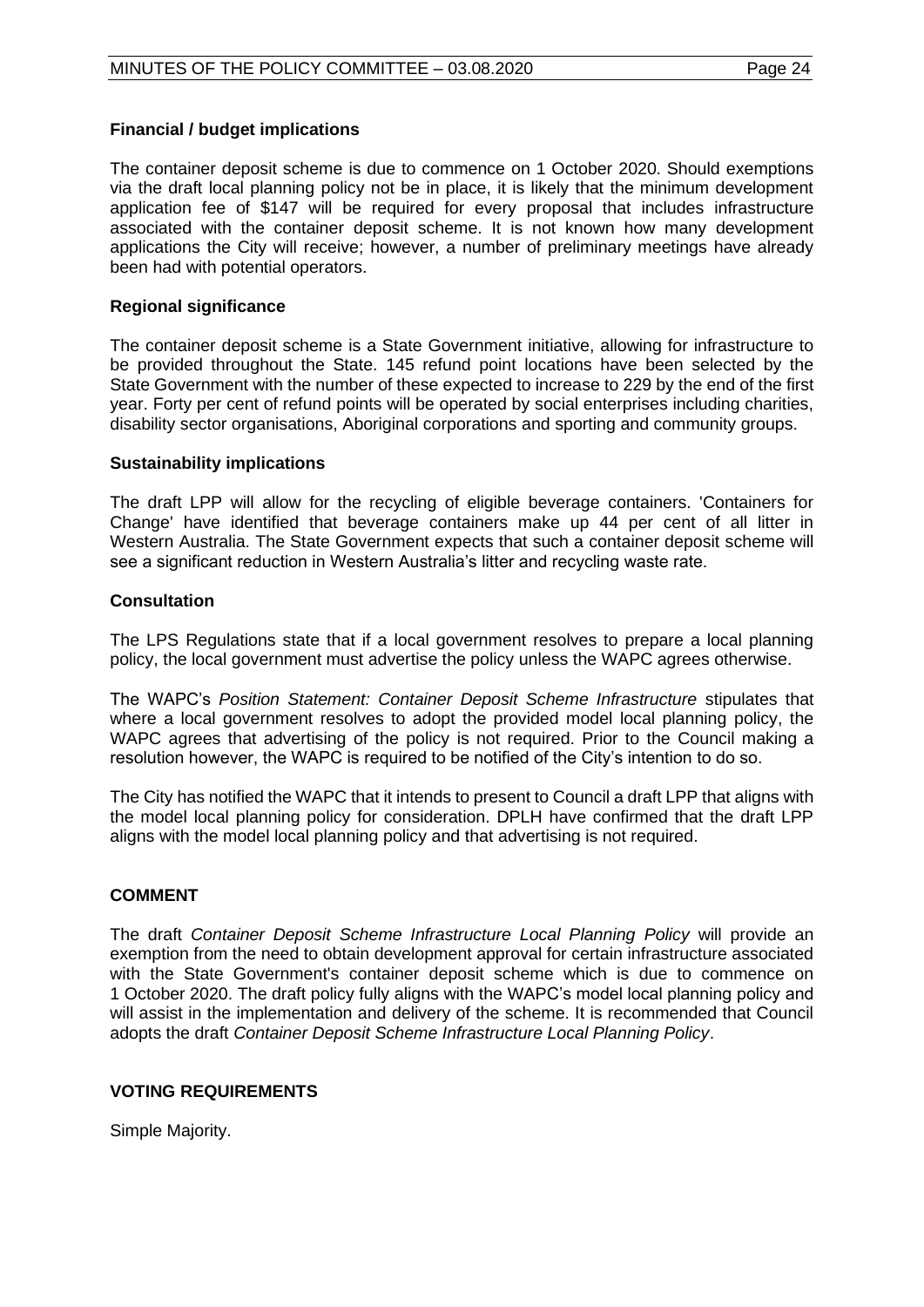**MOVED Cr Hollywood, SECONDED Cr May that Council, in accordance with clauses 3 and 4 of Schedule 2 of the** *Planning and Development (Local Planning Schemes) Regulations 2015,* **PROCEEDS with the** *Container Deposit Scheme Infrastructure Local Planning Policy***, as shown in Attachment 1 to this Report.**

#### The Motion was Put and **CARRIED** (7/0)

**In favour of the Motion:** Cr Hamilton-Prime, Mayor Jacob, Crs Chester, Fishwick, Hollywood, May and Taylor.

*Appendix 4 refers*

*To access this attachment on electronic document, click here[: Attach4agnPOLICY200803.pdf](http://www.joondalup.wa.gov.au/files/committees/POLI/2020/Attach4agnPOLICY200803.pdf)*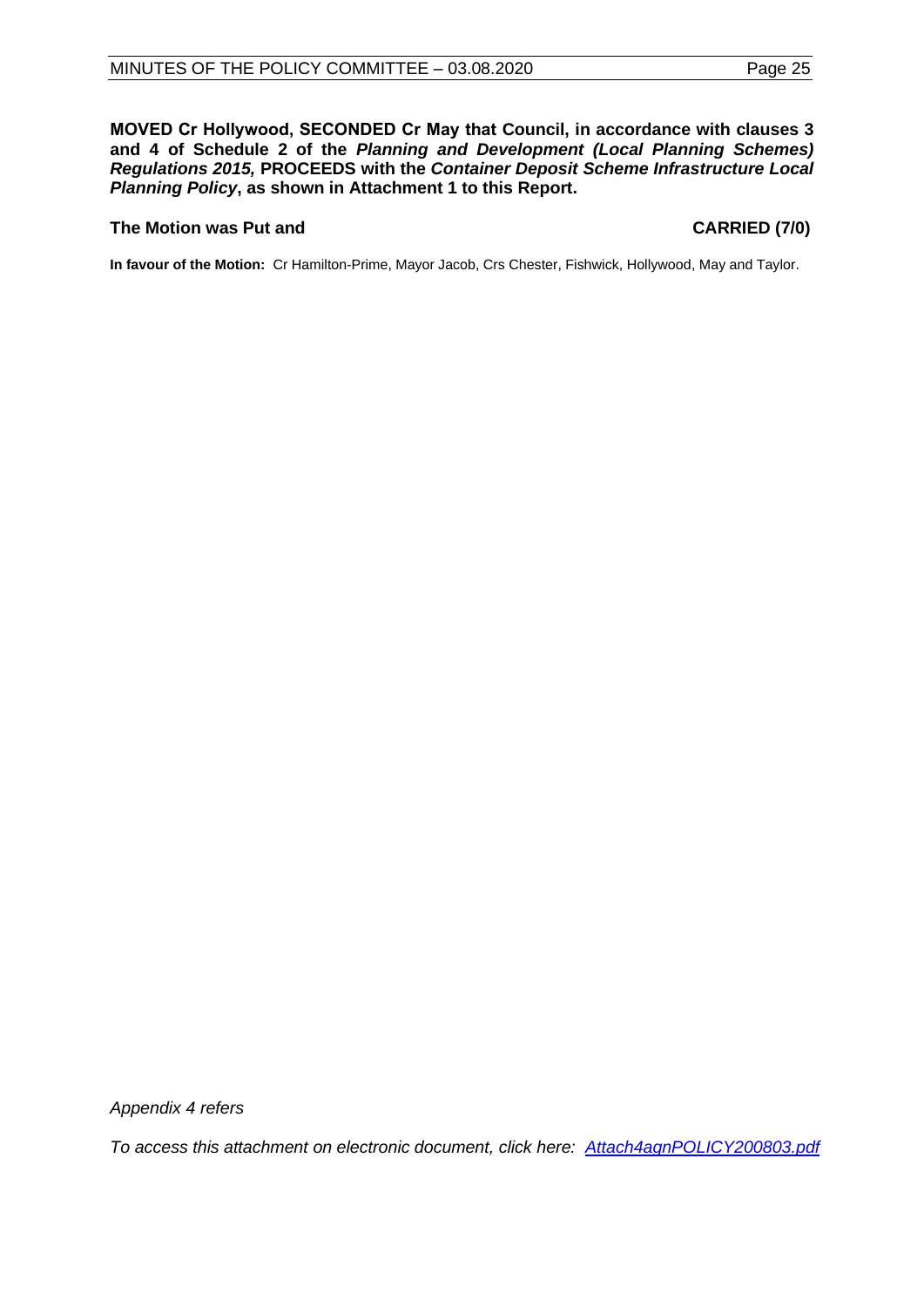# <span id="page-25-0"></span>**ITEM 5 REVIEW OF THE VISUAL ARTS COMMISSIONING PROGRAM FOLLOWING ITS FIRST FULL CYCLE**

| <b>WARD</b>                           | All                                                                                                                                                                                              |                                                                                                                                                                                                                                                                   |  |
|---------------------------------------|--------------------------------------------------------------------------------------------------------------------------------------------------------------------------------------------------|-------------------------------------------------------------------------------------------------------------------------------------------------------------------------------------------------------------------------------------------------------------------|--|
| <b>RESPONSIBLE</b><br><b>DIRECTOR</b> | Mr Mat Humfrey<br><b>Corporate Services</b>                                                                                                                                                      |                                                                                                                                                                                                                                                                   |  |
| <b>FILE NUMBER</b>                    | 14158, 101515                                                                                                                                                                                    |                                                                                                                                                                                                                                                                   |  |
| <b>ATTACHMENT</b>                     | Attachment 1<br>Attachment 2<br>Attachment 3<br>Attachment 4<br>Attachment 5<br>Attachment 6                                                                                                     | Commissioned artwork by Tony Windberg<br>Commissioned artwork by Lindsay Harris<br>Commissioned artwork by<br><b>Brandon</b><br>Ballengée<br>Commissioned artwork by Nien Schwarz<br>Options considered (six-year cycles)<br><b>Local Government benchmarking</b> |  |
| <b>AUTHORITY / DISCRETION</b>         | Executive – The substantial direction setting and oversight<br>role of Council, such as adopting plans and reports,<br>accepting tenders, directing operations, setting and<br>amending budgets. |                                                                                                                                                                                                                                                                   |  |

### **PURPOSE**

For Council to review the Visual Arts Commissioning program following its first full cycle, comprising an art commission, an artist residency, and an artist residency commission.

## **EXECUTIVE SUMMARY**

The Visual Art Commissioning program provides the City with a unique opportunity to commission and acquire artworks at the discretion of the City from high profile Western Australian, national and international artists.

This report provides a review of the current commissioning program for the City's Art Collection and recommends that the City adjusts the cycle to become a biennial commission of Western Australian artists only and removes the international / national residency every third year.

The program would continue to commission artists to document and capture the iconic landmarks and people that represent the City of Joondalup. The commissioning of artworks by the City allows clear themes and content to be established to ensure artworks represent the social, urban, and natural aspects of the City of Joondalup. It is recommended that a biennial budget of \$15,000 is maintained for the City's collection, however, with only Western Australian artists under consideration and the residency component to be removed from the cycle.

*It is therefore recommended that Council:*

- *1 NOTES the review of the first full cycle of the three-year commissioning program;*
- *2 APPROVES changing the cycle to become an artwork commission from a high profile Western Australian artist every second year (biennial);*
- *3 LISTS for consideration an amount of \$15,000 every two years in the draft Budget to fund the Visual Art Commissioning program.*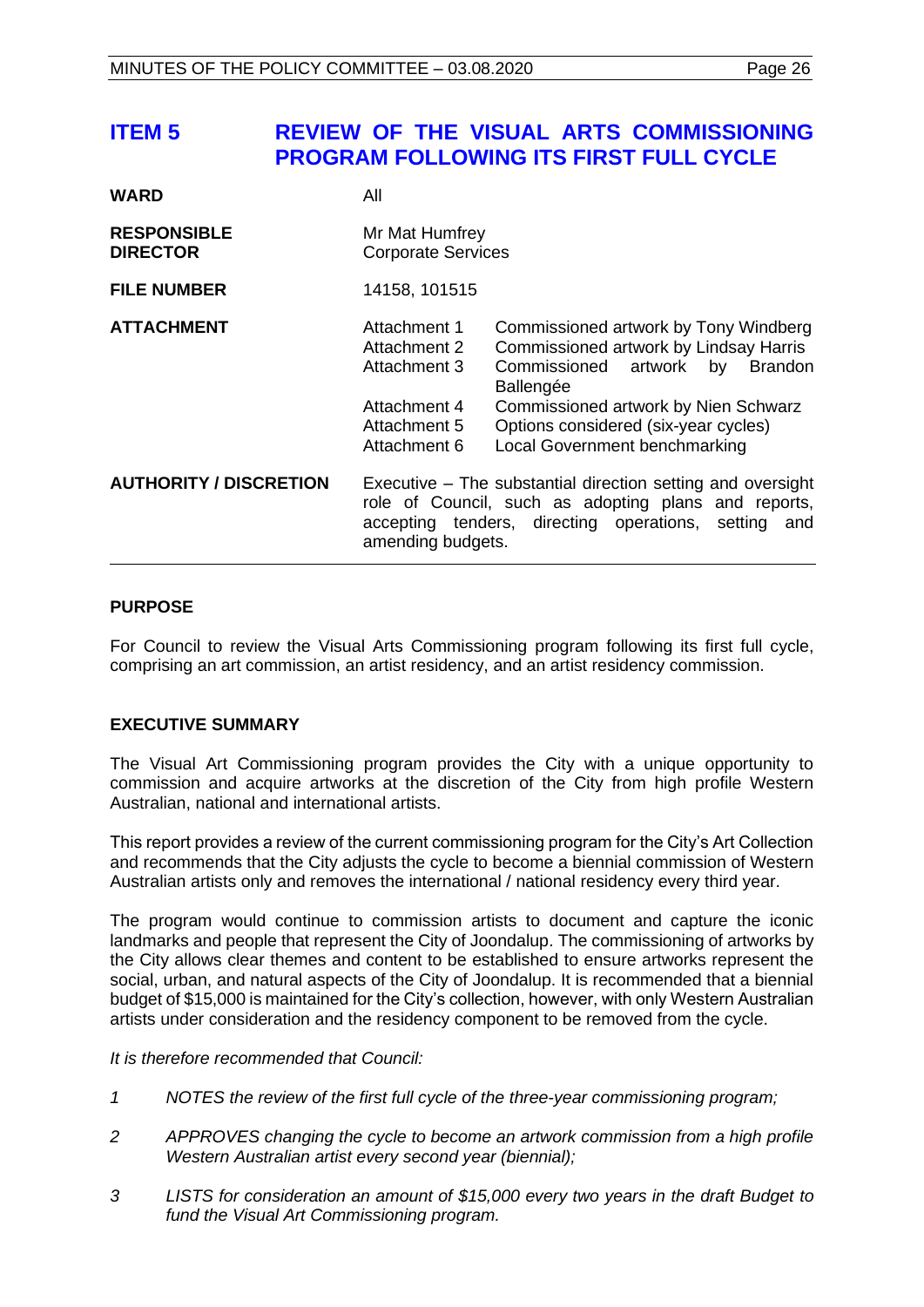## **BACKGROUND**

At its meeting held on 19 April 2011 (CJ064-04/11 refers), Council agreed to establish an annual Visual Art Commissioning program designed to commission artists to create artworks that document and capture social, natural, or environmental attributes of the local area to be acquired for the City's Art Collection. The City agreed to allocate \$15,000 per annum for the program. The intent of this decision was to allow Council some direct influence over the art to be included as part of its art collection.

In 2012, the inaugural commission was awarded to Western Australian artist Tony Windberg who created a mixed-media artwork entitled *Meeting Points*. The second commission in 2013 was awarded to Western Australian artist Lindsay Harris who created a painting entitled *Woolagut Koorling, Yey Kwodjungut Koorling (Long ago behind going, Today in front going)*.

At its meeting held on 19 February 2013 (CJ021-02/13 refers), Council endorsed changes to the Visual Arts Commissioning program and approved the option to invite an international or national artist to undertake the commission with an artist in residence component over a two-year period. The program would allocate \$15,000 in year one for hosting an artist in residence and \$15,000 in year two for the same artist to produce an artwork in response to the residency.

At its meeting held on 16 October 2014, the former Art Collection and Advisory Committee (ACAC) selected New York-based artist Brandon Ballengée. Ballengée undertook a six-week artist residency from September to October 2015. Ballengée's residency resulted in a commissioned sculpture titled *Emperor Gum Moth* installed in 2016. This work is on permanent public display on Grand Boulevard, Joondalup. There was a total cost of \$54,844 for the commissioning of this artwork and a further \$26,222 for landscaping. In March 2016, Council approved additional funds from Public Art Reserve Fund Capital Item C1077 to be added to this commission to cover the shortfall (CJ045-03/16 refers).

As a result of the Visual Arts Commission program completing a cycle of commissioning and a residency, a report was presented to the Policy Committee evaluating the program. This report was presented to Council at its meeting held 28 June 2016 (CJ100-06/16 refers), where it was resolved that Council:

- *1 NOTES the evaluation information provided for the Visual Art Commissioning program;*
- *2 APPROVES alternating between an annual artwork commission from a high profile Western Australian artist in one year and an artist residency comprised of two parts, a Residency and Commission, taking place over the following two years, as per Option 2 detailed within Report CJ100-06/16;*
- *3 AGREES to list \$15,000 each year going forward to fund the program;*
- *4 REQUESTS a report be provided to the Policy Committee evaluating the Visual Arts Commissioning program following its first full cycle, comprising an art commission, an artist residency and an artist residency commission.*

This report provides the Policy Committee with an evaluation of the Visual Arts Commissioning program as requested in 2016 (Part 4).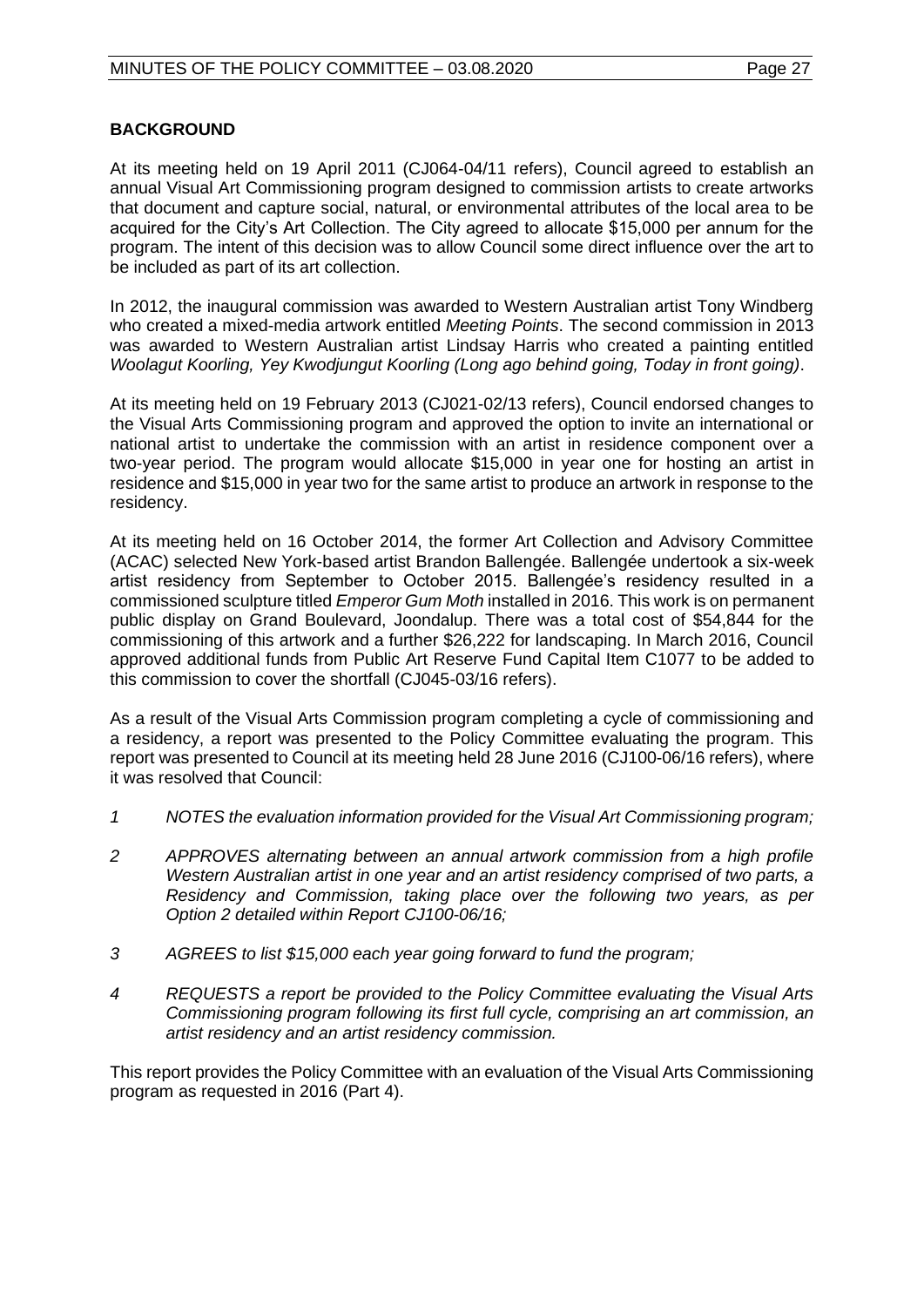## **DETAILS**

## **City of Joondalup Art Collection**

The City of Joondalup Art Collection was first established following the separation of the City of Joondalup from the City of Wanneroo in 1997. The collection was divided equally in value between the two local governments. The City of Wanneroo retained the historical collection, the regional landscapes, and works by Indigenous artists and the City of Joondalup acquired contemporary works (artworks created within a recent period).

The City's Art Collection holds over 269 examples of Western Australian contemporary art, including paintings, sculptural works, drawings, prints, watercolours, photographic works, glasswork, textile works, installation, and video work. It is housed within various City buildings including the Council Chambers, Libraries, Administrative Offices, and Leisure Centres. The Art Collection is valued on a regular basis and insured accordingly (estimated market value). The collection is currently in the process of being valued by an accredited art valuer with an individual assessment of each artwork. The previous valuation of the collection in 2018 had a total value of over \$765,000. The current valuation will also include an assessment of a further 20 works in the City's Public Art Collection.

The Art Collection is a growing asset – works are collected by purchasing existing works (acquisitions), donations from artists and other collections (donation), or through appointing an artist to produce new work in response to an artwork brief (commissions). An artist residency program has many models – for the City, this model is when an artist spends time in Joondalup and then responds to their experience and produces an artwork as a result of their residency (artist residency).

The City's Art Collection is directed by the City's *Visual Art Policy* and *Art Collection Management Plan*.

## Purpose of the Art Collection

The purpose of the collection is:

- to properly conserve, maintain, and grow the value of the City's art and cultural assets
- to preserve, protect and promote the unique social and cultural identity of the city.

#### Aims of the Art Collection

As stated in the City's *Visual Arts Policy*, the aims of the Art Collection are to:

- i. support contemporary art and artists, with a focus on Western Australian artists
- ii. acquire exemplary artworks that are contemporary, conceptually resolved and reflect current practice
- iii. provide Joondalup citizens with access to high quality, contemporary visual art, free of charge
- iv. be of sufficient scope and range to sustain a diversity of views and interpretations
- v. increase the understanding and enjoyment of contemporary art as they pertain to the culture of the City
- vi. develop the Collection holdings by attracting donations, bequests and other means of support
- vii. acquire items that will appreciate in value over time
- viii. operate guided by museum standards.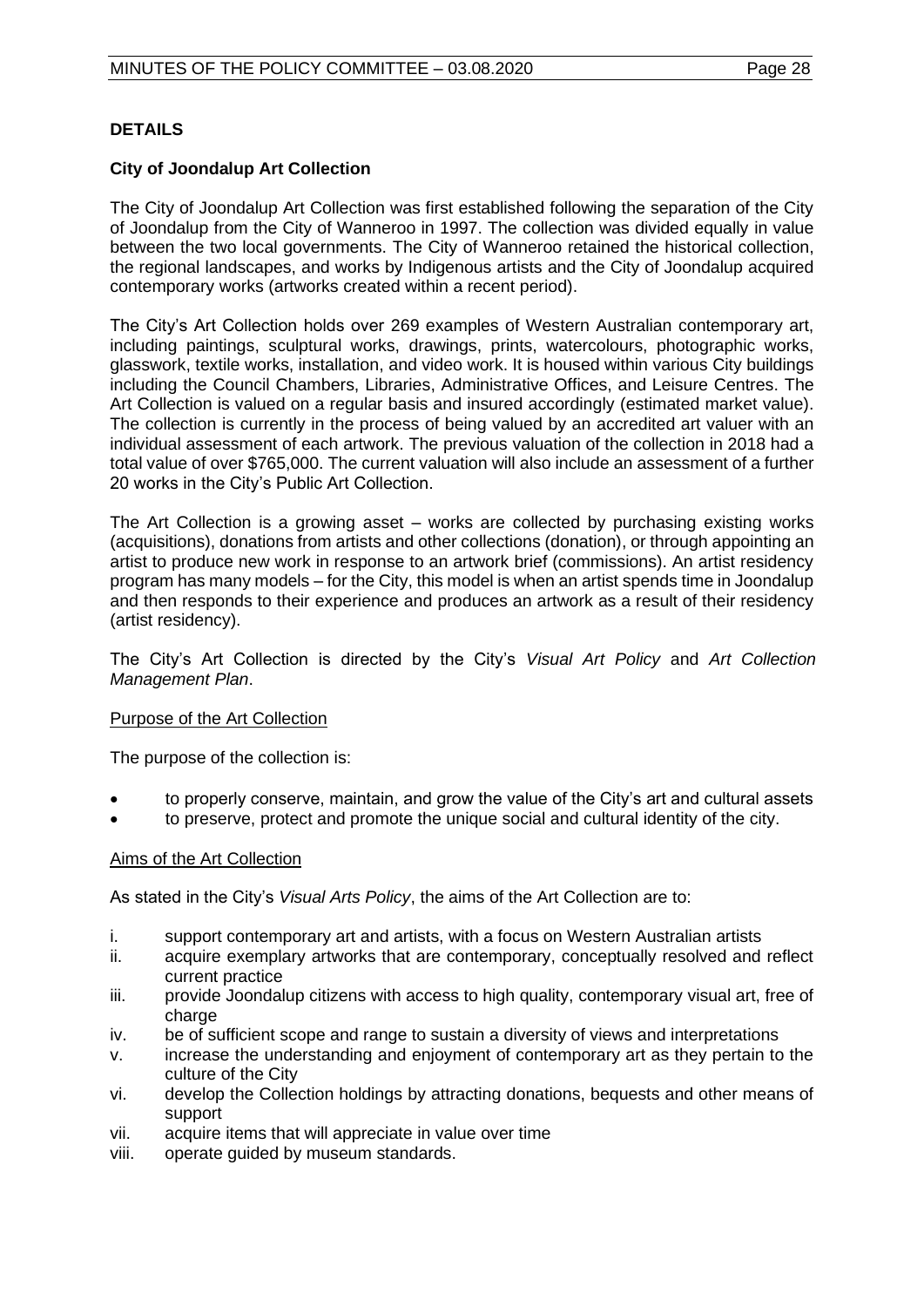#### Recognition of the Art Collection

The City's Art Collection is recognised for its significance to the Joondalup region and key works by prominent Western Australian artists.

The collection has several works that are significant to the local area, particularly through landscape works that depict the northern suburbs or explore the suburban growth of the area in the 1990s and early 2000s.

The scope of the collection has since expanded and reflects the range of styles and practices of many prominent Western Australian artists which have been particularly built upon by the City's Invitation Art Prize (previously known as the Invitation Art Award and Community Invitation Art Award) and commissioning program.

#### Measuring the value of the Art Collection

The City's Art Collection is an asset that appreciates in value over time. The valuation of artworks and the rate of fluctuation cannot be ascertained over the short term. For this reason, it is challenging to determine the value of the inclusion of recent acquisitions and the inclusion of artworks by interstate and international artists in the collection while the Artist Residency program is in its infancy.

The Art Collection is valued by an authorised valuer every three years. The total value of the collection from the 2018 valuation is \$765,818 (excluding works from the Public Art Collection). In general, the works in the collection appreciate at the rate of 5-10%. The City maintains the Art Collection and Public Art Collection to museum standards and best practices to ensure that the value of the works appreciates according to market value.

The steepest rise in the value of artworks in a collection occurs when an artist transitions from the emerging to the mid-career or mid-career to highly esteemed. The greatest appreciation can, therefore, be realised by acquiring works from promising professional artists in these phases of their career. Key works by prominent artists appreciate after the artist is deceased. Works by Indigenous artists also increase in value at a satisfactory rate.

Conversely, there is usually little or even negative growth in the value of artworks by amateur artists. Works collected by artists for the criteria of their locality and not their professional standing as an artist, depreciate and has a negative effect on the value of the collection as a whole.

The overall value of an art collection benefits from having a strong definition of the parameters of works included in the collection and discipline to maintaining cohesion in the artworks included in the collection. The value of a collection is built, not by how many works are in a collection, but by the quality of the works and cohesion of the collection. Works of lower cultural or financial value have a negative effect on the collection as a whole.

Tony Windberg's artwork has appreciated in value – in 2018 the work was valued at \$18,000. This artwork appreciated at the rate of 20% in a five-year period.

Lindsay Harris' artwork has appreciated in value – the work was valued at \$16,500 in 2018. This artwork has appreciated at the rate of 10% since it was commissioned.

Brandon Ballengee's artwork has appreciated in value – the current value of the work is \$65,000. This artwork has appreciated by 18% since it was completed in 2017.

Nien Schwarz's artwork was completed in 2019 and is too early for the work to have appreciated since it was acquired.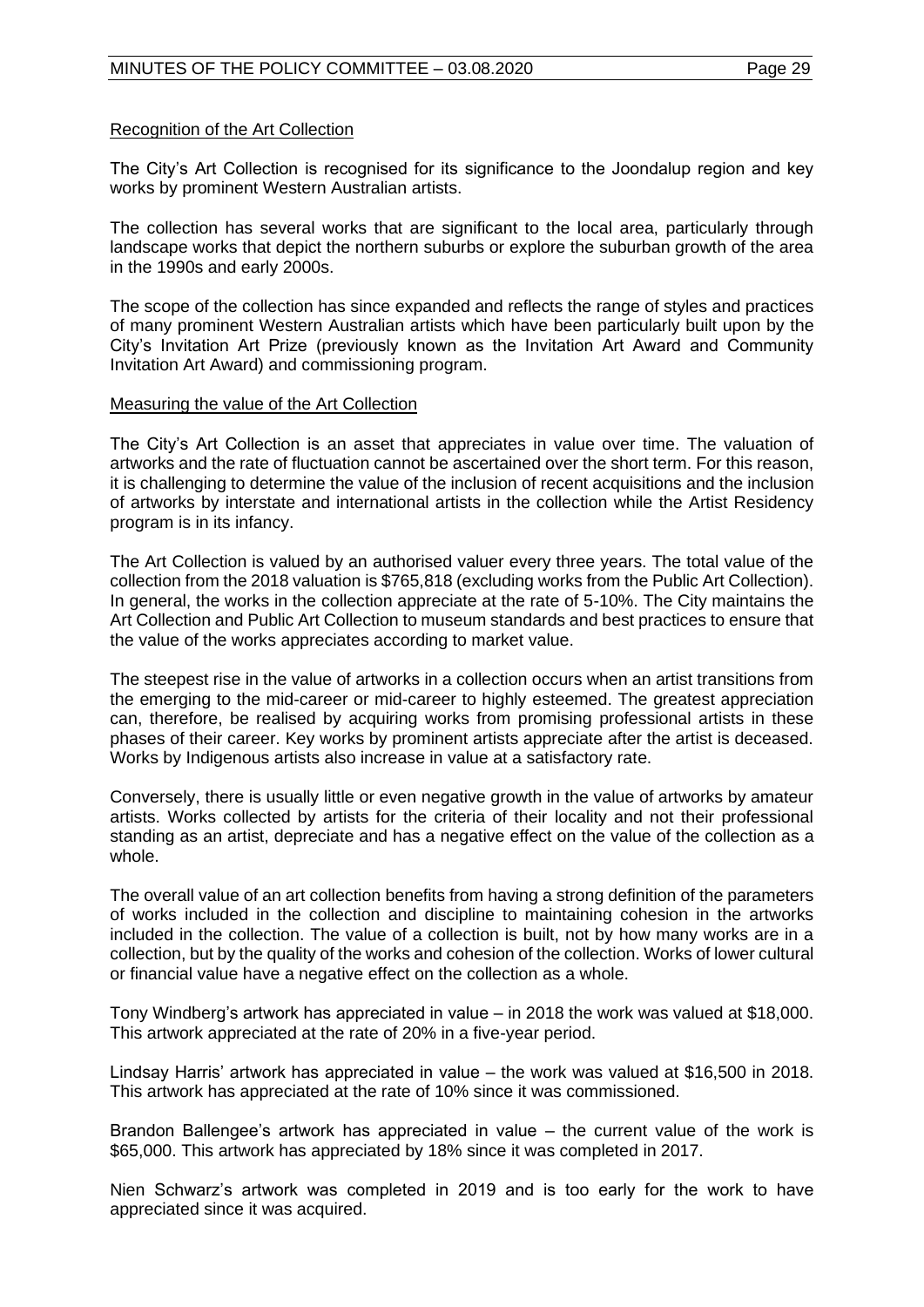## **Acquisitions**

The City has an annual budget of \$15,000 for acquisitions into the Art Collection. One acquisition is made automatically from the Invitation Art Prize (IAP) by acquiring the winning work. The prize is selected by an external panel of industry professionals.

Within the available budget, recommendations for purchases are made with reference to artistic merit, investment potential and value as a cultural investment, and historical reference point in the future.

## Commissioning

In April 2011, Council resolved to commission on an annual basis an artwork for the City's Art Collection to the value of \$15,000.

Commissioning involves the contracting of an artist to create an original artwork for a particular purpose, exhibition, or collection. The Visual Art Commissioning program was introduced in 2011 to ensure that works in the collection are by reputable artists with significant value while allowing themes and content to be determined to ensure artworks represent the people, places, and culture of the City of Joondalup.

#### Artist Residency program

In 2015 the City introduced the residency component to the commissioning program whereby an artist is invited to spend time within the City of Joondalup to research, reflect, produce artwork and engage with the local community. The program allows the community to view their local area through the perspective of a visiting professional artist.

The rationale for expanding the commissioning program to interstate or international artists with a residency component was to expand the focus of the City's Art Collection and align the program to the City's *Strategic Community Plan, Joondalup 2022.*

Since the City introduced a Visual Art Commissioning program in 2011 and the Artist Residency program in 2015, it has commissioned artworks by Western Australian, interstate and international artists as follows:

| Artist                                              | <b>Artwork</b>                                                                                               | Local / Interstate /<br><b>International</b> | <b>Financial</b><br>Year | <b>Budget</b> |
|-----------------------------------------------------|--------------------------------------------------------------------------------------------------------------|----------------------------------------------|--------------------------|---------------|
|                                                     | <b>Commissioning Program Commences</b>                                                                       |                                              |                          |               |
| Tony Windberg                                       | <b>Meeting Points</b>                                                                                        | Western Australian                           | $2012 - 13$              | \$15,000      |
| <b>Lindsay Harris</b>                               | Woolagut Koorling,<br>Yey<br><b>Kwodjungut Koorling (Long</b><br>ago behind going, Today in<br>front going). | Western Australian                           | $2013 - 14$              | \$15,000      |
| Residency Cycle Introduced to Commissioning Program |                                                                                                              |                                              |                          |               |
| <b>Brandon</b><br>Ballengée                         | N/A (residency year)                                                                                         | International                                | $2015 - 16$              | \$15,000      |
| <b>Brandon</b><br>Ballengée                         | <b>Emperor Gum Moth</b>                                                                                      | International                                | 2016-17                  | \$54,800      |
| Nien Schwarz                                        | <b>Place of Glistening</b>                                                                                   | Western Australian                           | $2017 - 18$              | \$15,000      |
| Helen Pynor                                         | N/A (residency year)                                                                                         | Interstate                                   | 2018-19                  | \$15,000      |
| Helen Pynor                                         | N/A (to be received)                                                                                         | Interstate                                   | 2019-20                  | \$15,000      |
| Paul Kaptein                                        | N/A (forthcoming)                                                                                            | Western Australian                           | $2020 - 21$              | \$15,000      |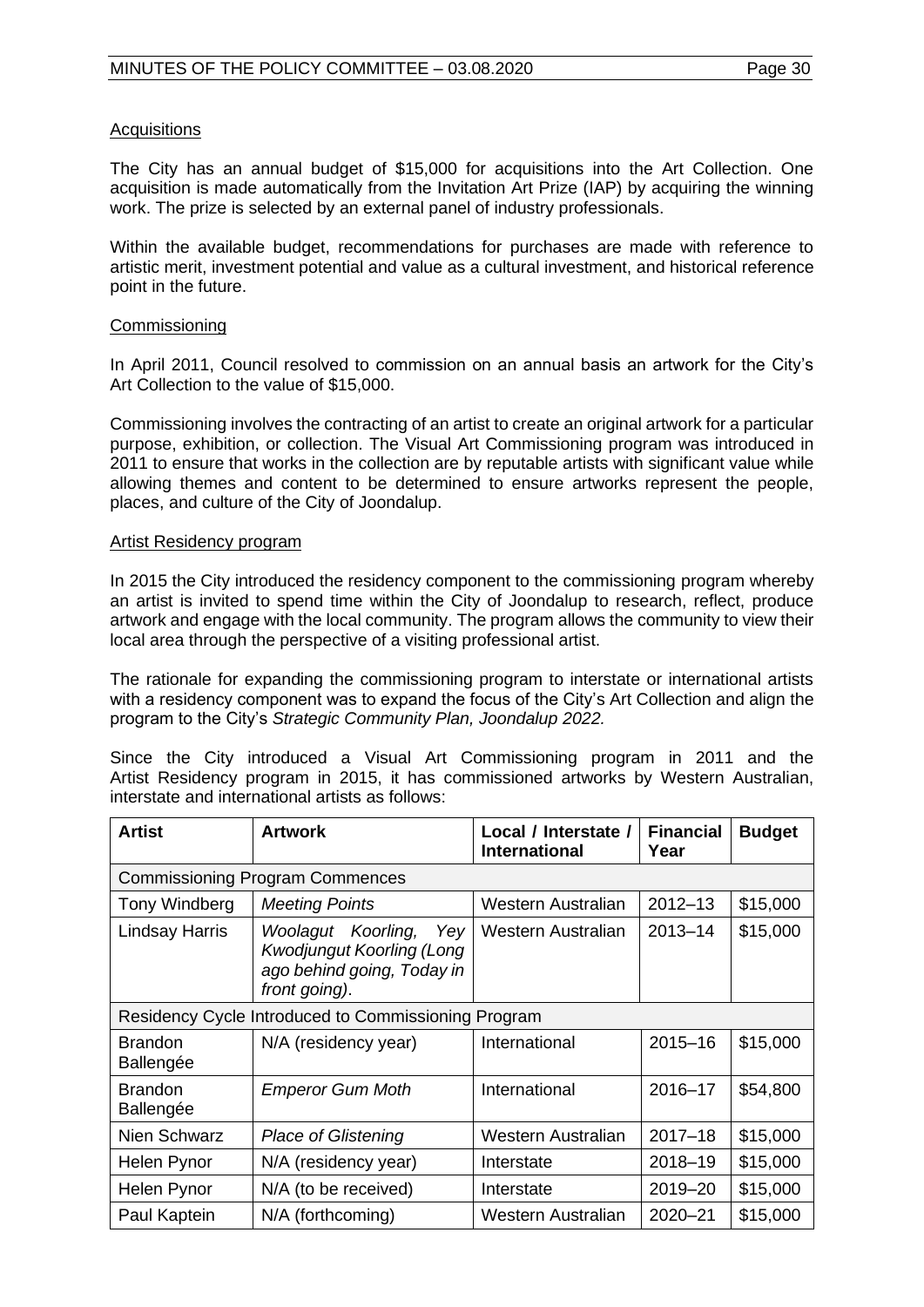Works acquired for the City's Art Collection, whether by purchase, commission or donation must adhere to criteria set out in the *Art Collection Management Plan*. Notable criteria for artworks include:

- i. be a quality example that will be a significant addition to the collection (essential)<br>ii. enhance the current scope of the City's Art Collection (essential)
- ii. enhance the current scope of the City's Art Collection (essential)<br>iii. be quality artwork by a contemporary Western Australian artist (d
- be quality artwork by a contemporary Western Australian artist (desirable)
- iv. represent the artistic practice of a Western Australian artist (or artist residing in Western Australia) who has received acclaim for their work locally, nationally or internationally (desirable)
- v. build on identifiable themes within the whole collection (desirable)
- vi. be informed by or associated with the City of Joondalup (desirable)
- vii. created by an artist during a residency hosted by the City of Joondalup (desirable)
- viii. be in response to the creative brief (additional).

## **Local Government benchmarking**

The commissioning of special-purpose artworks is common practice amongst private art collections. Commissioning is typically undertaken in addition to a general acquisition program. In 2011 the City of Perth was the only Western Australia local government that had a distinct commissioning program for its art collection; in 2018 this program was suspended. Currently the City of Joondalup may be the only local government in Western Australia that has a distinct commissioning program in addition to regular acquisitions (Attachment 6 refers).

Out of eight Western Australian local governments benchmarked, seven have an acquisition budget, with the average allocation of \$10,000–\$20,000 per annum.

An additional three interstate local governments were benchmarked. Two of these local governments allocate \$20,000–\$30,000 towards commissioning, and the third local government only allocating funds for acquisitions.

## **Issues and options considered**

Through information provided in this report, Council is asked to consider the Visual Arts Commissioning program, and to assess the recommended option for the future format of the program.

## Success of the Artist Residency program

The success of the Artist Residency program against the program objectives and a summary of the success and shortfalls of the program are as follows:

- A significant link to the *Strategic Community Plan Joondalup 2022*.
	- i. the Artist Residency program may not contribute to the Cultural Development strategic initiatives outlined in the Community Wellbeing of the strategic plan
	- ii. the Artist Residency program may align with the Bold, Ambitious, Innovative, Enterprising, Prosperous, Compassionate values listed in the strategic plan
	- iii. the Artist Residency program  $\frac{may}{day}$  align with the City's global aspirations.
- Genuine and focused engagement between the artist, community, and landscape.
	- i. both Brandan Ballengée and Helen Pynor spent significant time engaging with the community and area during their residencies.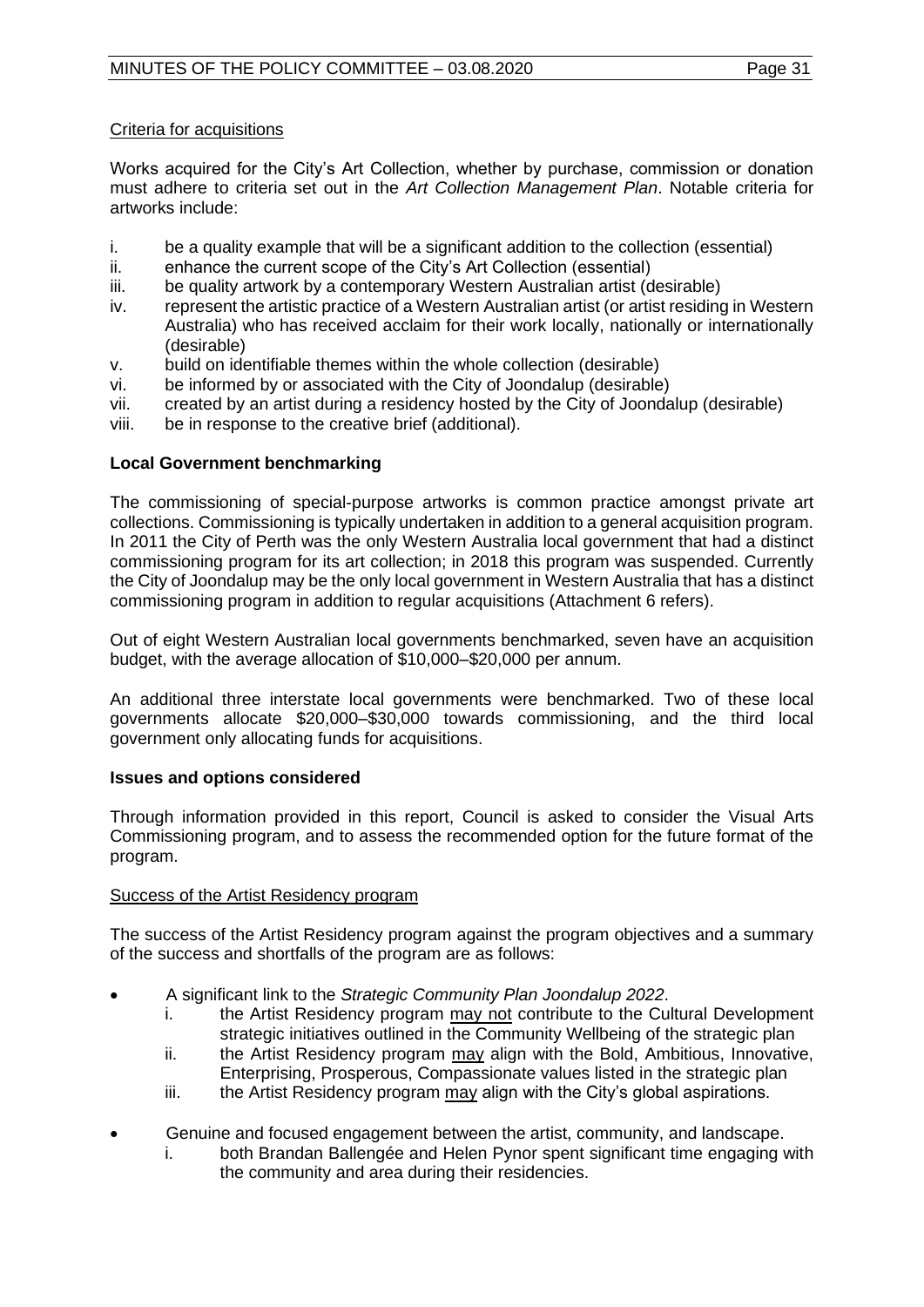- The artist to approach the City of Joondalup without preconceptions or pre-knowledge of what the City, Western Australia, the people, and landscape is like.
	- i. with only a six-week residency schedule, a significant amount of planning is required to achieve a high level of productivity during the residency. As a result, it is not feasible for the artist to approach the City of Joondalup without preconceptions or prior knowledge of the area.
- The spirit of exploration and discovery would be reflected in the artwork culminating in a work based on experience and genuine interaction.
	- i. at the end of his residency, Ballengée proposed an artwork that belongs to a series of artworks titled *Love Motels for Insects*. Similar works from this series exist around the world, however, the artwork commissioned for the City's Art Collection is a unique design
	- ii. Pynor's interaction with the community during her residency directly influenced her artwork.
- Cultural and social benefits the community through hands-on engagement.
	- i. both residencies consisted of hands-on engagement with the community.
- A recognition that the City supports a significant migrant population.
	- i. the achievement of this objective has been unsuccessful through the Artist Residency program to date.

## Benefits of the Artist Residency program

The Artist Residency program has provided several benefits for the community. The program allows for the tangible promotion of the City's Art Collection and increases the interest of the community in the collection.

The program is aligned with the *Visual Arts Policy* to deliver a contemporary visual arts program that supports quality cultural opportunities for the local community, recognising the value of culture in our society as a driving force for change, innovation, vibrant communities, a strong sense of place, the economy and tourism.

## Shortfalls of the Artist Residency program

The program would benefit from increasing community access to the visiting artist by allowing for drop-in opportunities or appointments. The residency program relies on local accommodation for the artist during their stay (Sorrento Quay, Joondalup Resort, short-stay accommodation). The City currently does not have the appropriate facilities such as an artist studio to accommodate ongoing access to the artist while they are visiting. As a result, the program receives less visibility and engagement with the community and City stakeholders. Successful artist residency programs are often delivered where a gallery has an adjacent artist studio and accommodation option. This allows the artist to live and work in one venue and conduct workshops and exhibit the outcome of their residency in the same venue.

## Alignment to Joondalup's Art Collection (Western Australian focus)

Artworks in the City's Art Collection have been created by Western Australian artists with the exception of the two works created through the Artist Residency program. Although it is not clarified in the *Art Collection Management Plan*, Western Australian artists refer to artists who:

- were born in Western Australia
- are current residents of Western Australia who have lived here for 12 months or more or
- lived and worked in Western Australia for a significant amount of time and produced a significant body of work here.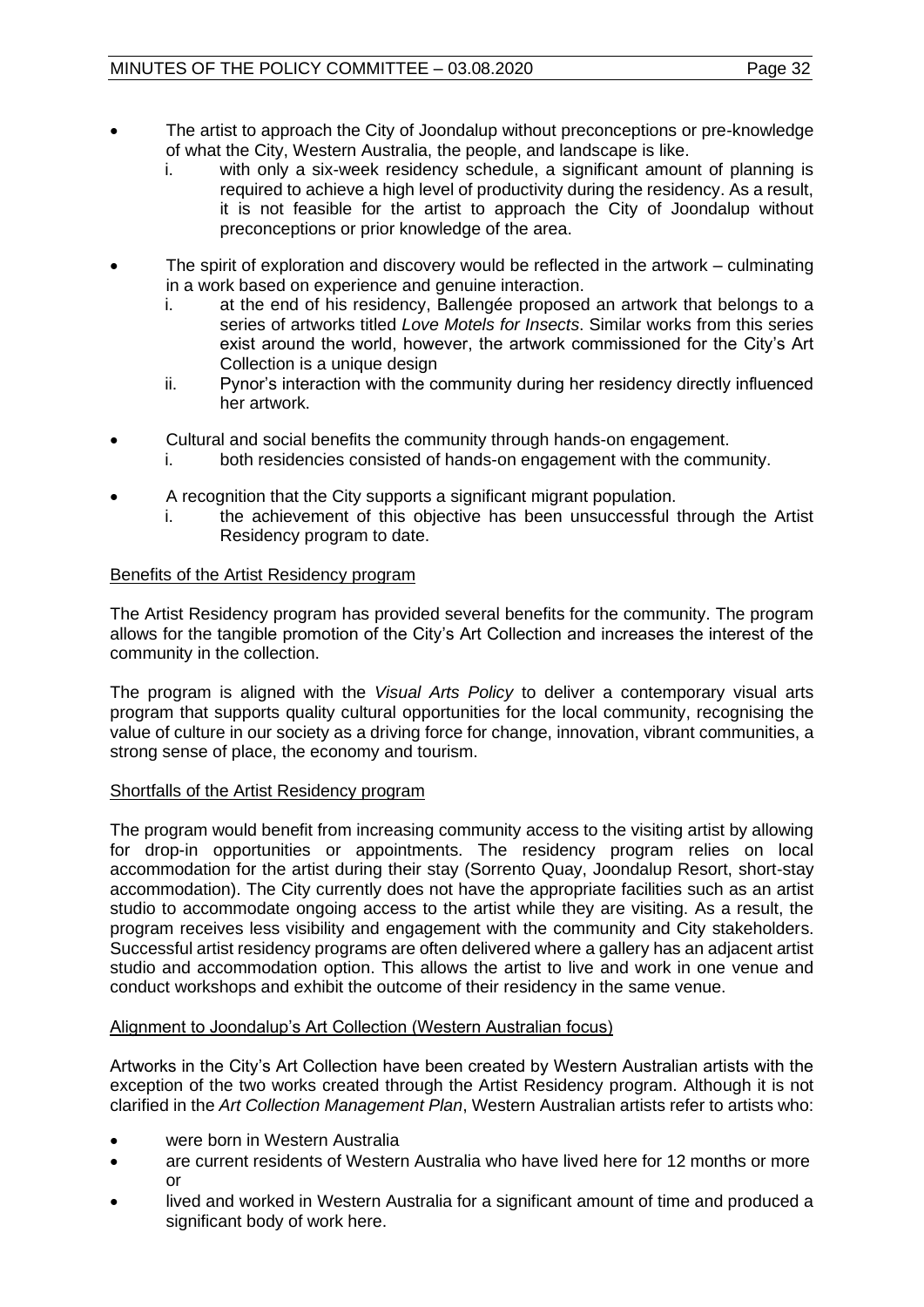As a condition of entry, artists participating in the City's Invitation Art Prize must be a resident of Western Australia for 12 months before the closing date for submissions.

The current commissioning cycle is too infrequent to build a significant portion of national / international works within the City's Art Collection and as a result, creates a deviation to the cohesion of the collection.

## Baseline Option 1: Maintain the current cycle

This pattern involves the following events over a three-year cycle with two artwork commissions resulting:

- Interstate / international artist residency including research for forthcoming commission (year one).
- Interstate / international artist commission (year two).
- Western Australian artist commission (year three).

This option makes no changes to this existing program whereby it cycles through an interstate or international artist residency in one year, a commission by the same artist in the proceeding year, and a commission by a Western Australian artist in the third year.

The City will acquire two artworks in this three-year cycle. This model adheres to the current budget allocation of \$15,000 each year.

Option 2: Remove the residency component with an interstate / international artist and retain a commission by a Western Australian artist only

This option will roll back the commissioning program to its original model and remove the residency component plus commission by an interstate or international artist. This model will include one commission each year by a Western Australian artist.

The City will acquire one artwork every year in this model. This model adheres to the current budget allocation of \$15,000 each year.

## Option 3: Keep the residency but with a Western Australian regional focus

This option retains the Visual Art Commission program and Residency program; however, the artist residency component is re-focussed to include regional Western Australian artists only and excludes interstate and international artists from the program.

The program will cycle through an artist residency with a regional Western Australian artist in one year, the commission of an artwork by the same regional Western Australian artist in the following year, and commission of an artwork by an artist based in the greater Perth region in the next year.

The City will acquire two artworks in this three-year cycle. This model adheres to the current budget allocation of \$15,000 each year.

#### Option 4: Only commission an artwork by a Western Australian artist every two years and remove the residency component

This option will roll back the Art Commissioning program to its original model where artworks are commissioned by Western Australian artists only. This model also cuts the frequency of commissions in half and eliminates the residency component from the program.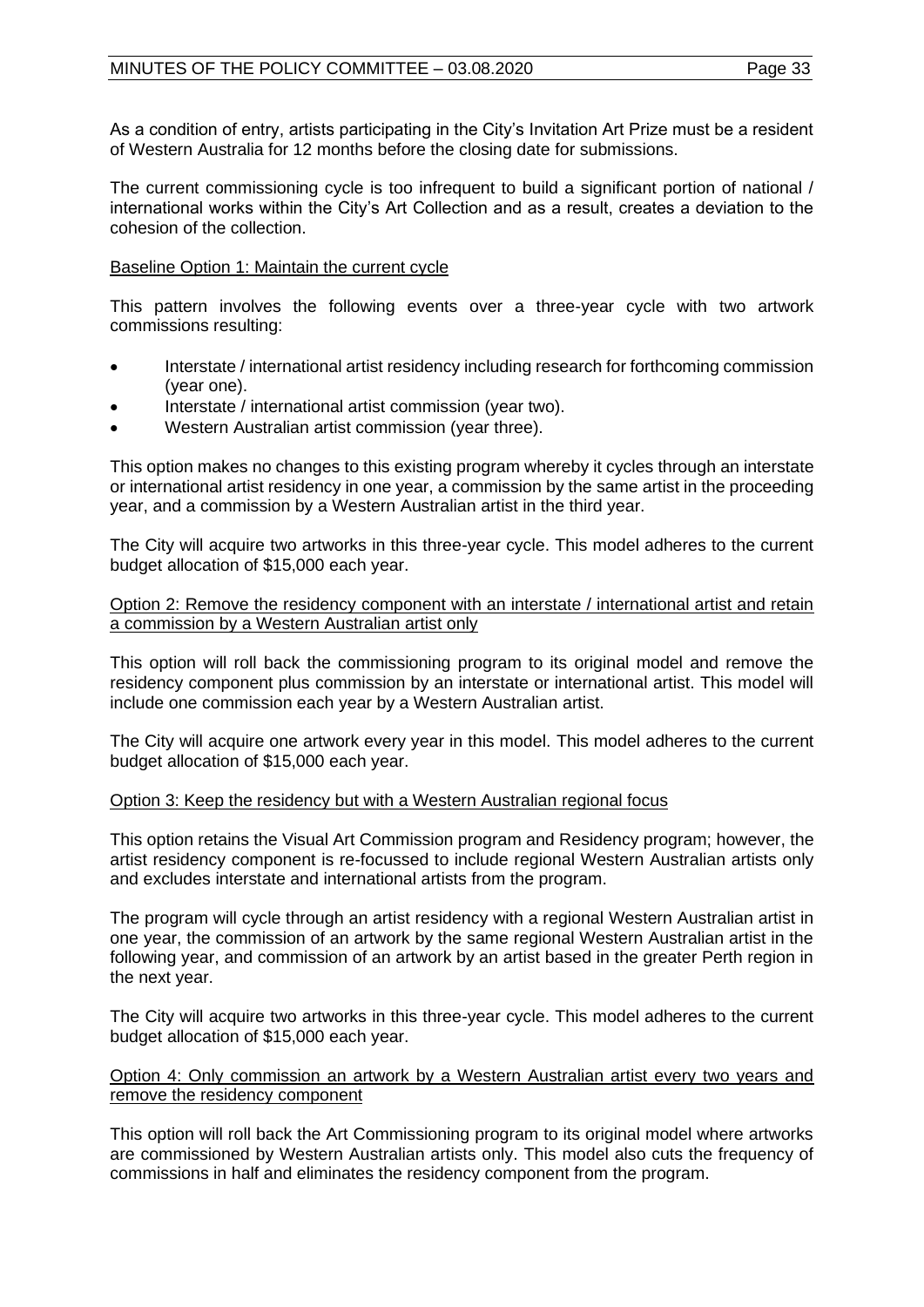The City will acquire one artwork every two years. This model generates a saving of \$15,000 every other year.

All options are listed with the alternating cycles over a six-year period in Attachment 5.

## **Legislation / Strategic Community Plan / Policy implications**

**Legislation** Not applicable.

**Strategic Community Plan**

- **Key theme Community Wellbeing.**
- **Objective** Cultural development.
- **Strategic initiative** Invest in publicly accessible visual art that will present a culturally enriched environment.
- **Policy** *Visual Arts Policy.*

## **Risk management considerations**

Not applicable.

## **Financial / budget implications**

Since the commencement of the program the following budget allowances have been made:

| <b>Financial Year</b> | <b>Program Model</b>                      | <b>Allocated Funds</b> |
|-----------------------|-------------------------------------------|------------------------|
| 2012-13               | Art commission                            | \$15,000               |
| 2013-14               | Art commission                            | \$15,000               |
| 2014-15               |                                           |                        |
| 2015-16               | <b>Artist Residency</b>                   | \$15,000               |
| 2016-17               | Art commission                            | \$15,000               |
| 2017-18               | Art commission                            | \$15,000               |
| 2018-19               | <b>Artist Residency</b>                   | \$15,000               |
| 2019-20               | Art Commission                            | \$15,000               |
| 2020-21               | Art Commission (forthcoming Paul Kaptein) | \$15,000               |

No activity in 2014-15 during the commencement of the Artist Residency program.

Current financial year impact

| Account no.<br><b>Budget Item</b><br><b>Budget amount</b><br>Amount spent to date<br><b>Proposed cost</b><br><b>Balance</b> | C <sub>1078</sub><br>Commission for the City's Art Collection.<br>15,000<br>\$<br>15,000<br>\$<br>15,000<br>\$.<br>- 0 |
|-----------------------------------------------------------------------------------------------------------------------------|------------------------------------------------------------------------------------------------------------------------|
| Future financial year impact                                                                                                |                                                                                                                        |
| <b>Annual operating cost</b><br><b>Estimated annual income</b><br><b>Capital replacement</b>                                | 15,000<br>0<br>Not applicable.                                                                                         |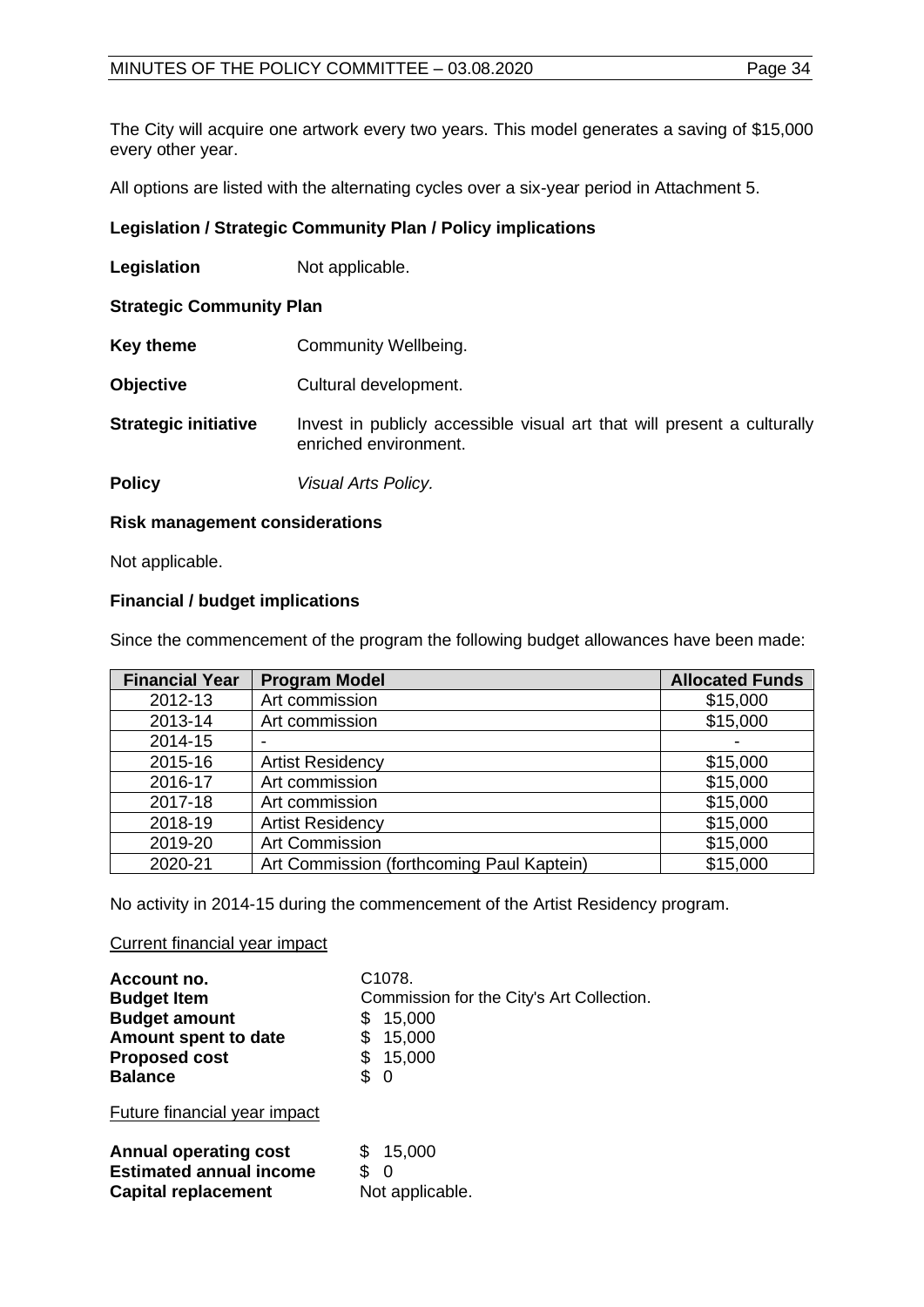|  |  |  | 20 Year Strategic Financial Option 1 and 3 |  |  |
|--|--|--|--------------------------------------------|--|--|
|--|--|--|--------------------------------------------|--|--|

While the formats of the commissioning cycles vary in these options, the City would continue to acquire two artworks in a three-year cycle. This model adheres to the current budget allocation of \$15,000 each year.

Option 2

The City would acquire one artwork every year. This model adheres to the current budget allocation of \$15,000 each year.

Option 4

The City would acquire one artwork every two years. This model generates a saving of \$15,000 every other year. This would result in a \$150,000 saving over 20 years.

Option 4 is the recommended option.

All amounts quoted in this report are exclusive of GST.

## **Regional significance**

The City's Art Collection, including its public art, archives, and memorabilia, plays an important part in shaping and developing a sense of community.

The ongoing provision of an accessible and high calibre art collection is integral to the cultural development and vibrancy of the City of Joondalup region and to best practice standards for the development of the visual arts in local government.

## **Sustainability implications**

Art strengthens the public realm (environment) by creating points of interest, animating spaces, and providing beauty, character, and colour to places. Art provides a catalyst for public discussion about current social, economic, and environmental issues. Art is a driver for cultural tourism. Art collections transcend time and become a connection to the past, telling stories of previous civilisations, social movements, and points in history. The collection should be viewed as a long-term investment for future communities to access the history of a region.

## **Consultation**

Not applicable.

## **COMMENT**

The commissioning of special purpose artworks complements the acquisition program to ensure the development of a relevant and comprehensive art collection. Other local governments have had to discontinue their commissioning programs over recent years and while no local governments in Western Australia currently have a distinct commissioning program, a number do undertake sporadic commissioning and lack a consistent approach to this important aspect of developing an art collection. Most local governments that described commissioning work on a case-by-case basis will do so in response to important anniversaries, milestones or celebrating honoured people through portraiture as the occasion arises. Having a regular commissioning program provides an opportunity for the City to commission works in response to gaps in the existing collection. Inviting a prominent artist to respond to the region every two years will provide a historical reference point for future generations.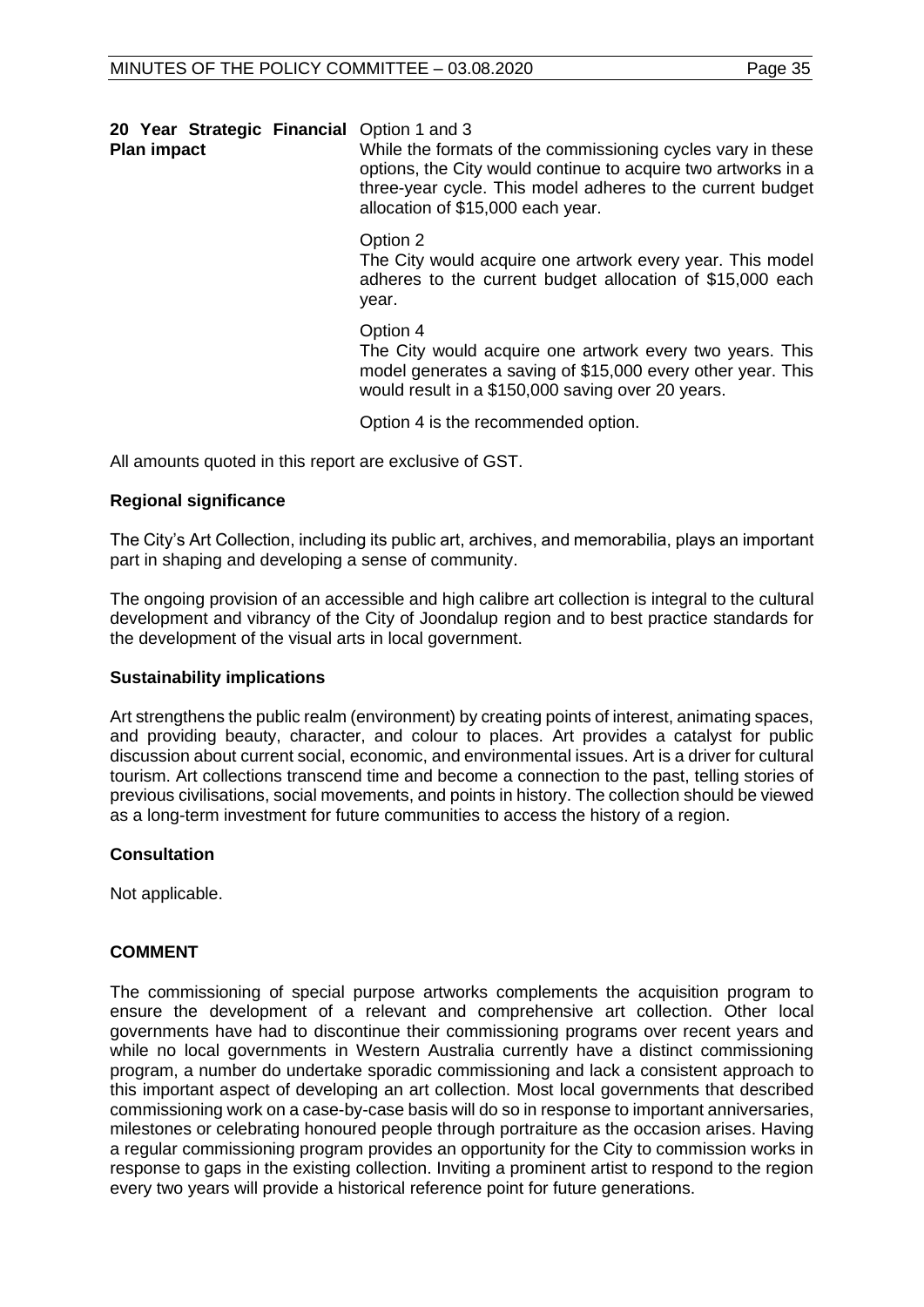The commissioning of various artworks that are reflective of the City of Joondalup offers the following benefits:

- The resulting works would be a culturally valuable asset for the City and would be a welcome addition to the City's growing art collection.
- Through the acquisition process, which may include recommending the purchase of artworks from the Invitation Art Prize and Community Art Exhibition, it has been difficult to locate works that relate to local area in content or context that are also of strong artistic merit. To ensure artworks of quality that also reflect the City of Joondalup can be included in the collection, a more targeted approach such as commissioning is required.
- Commissioning allows the City to determine the overall content or theme of the artworks. Commissioning thereby allows the City to capture a site, person, or theme of particular significance, which over time will provide a historical perspective of the City.

The introduction of a residency program can continue and perhaps be re-focused to regional Western Australian artists. However, with a lack of facility for the community to readily access the artist, it reduces the effectiveness and reach of hosting the artist and exhibiting the outcomes of their visit. For this reason, it is recommended that the program is refocused to commissioning works by prominent Western Australian artists and the cycle becomes biennial whereby the City would acquire one artwork every two years. This model will also generate a saving of \$15,000 every other year.

## **VOTING REQUIREMENTS**

Simple Majority.

## **OFFICER'S RECOMMENDATION**

That Council:

- 1 NOTES the review of the Visual Arts Commissioning program following its first full cycle, comprising an art commission, an artist residency, and an artist residency commission;
- 2 APPROVES changing the cycle to become an artwork commission from a high profile Western Australian artist every second year (biennial);
- 3 LISTS for consideration an amount of \$15,000 every two years in the draft Budget to fund the Visual Art Commissioning program.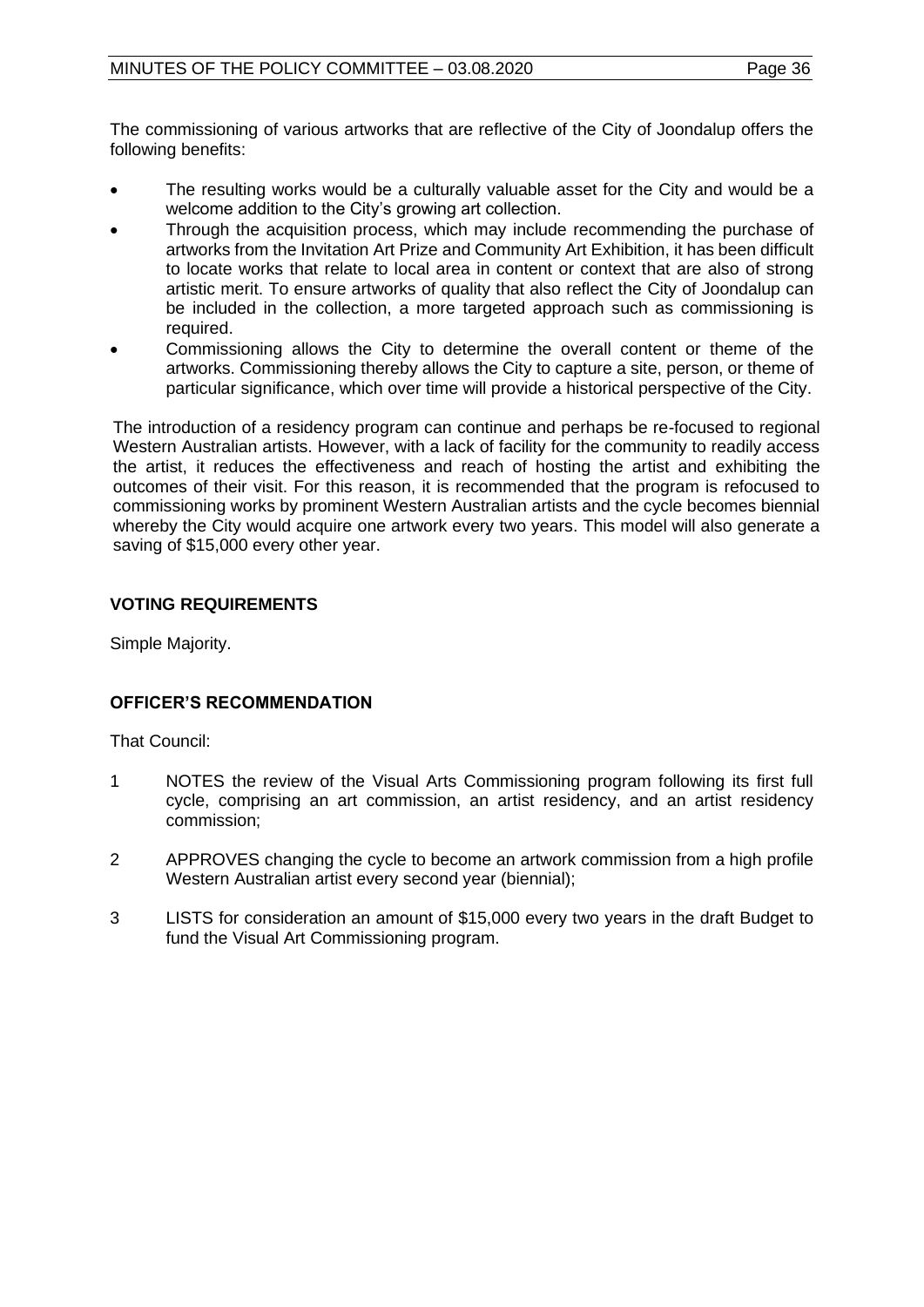**MOVED Cr Hollywood, SECONDED Cr Chester that Council:** 

- **1 NOTES the review of the Visual Arts Commissioning program following its first full cycle, comprising an art commission, an artist residency, and an artist residency commission;**
- **2 APPROVES changing the cycle to become an artwork commission from a high profile Western Australian, Australian or international artist every second year (biennial);**
- **3 LISTS for consideration an amount of \$15,000 every two years in the draft Budget to fund the Visual Art Commissioning program.**

#### The Motion was Put and **CARRIED** (6/1)

**In favour of the Motion:** Cr Hamilton-Prime, Mayor Jacob, Crs Chester, Hollywood, May and Taylor. **Against the Motion:** Cr Fishwick.

*Appendix 5 refers*

*To access this attachment on electronic document, click here[: Attach5agnPOLICY200803.pdf](http://www.joondalup.wa.gov.au/files/committees/POLI/2020/Attach5agnPOLICY200803.pdf)*